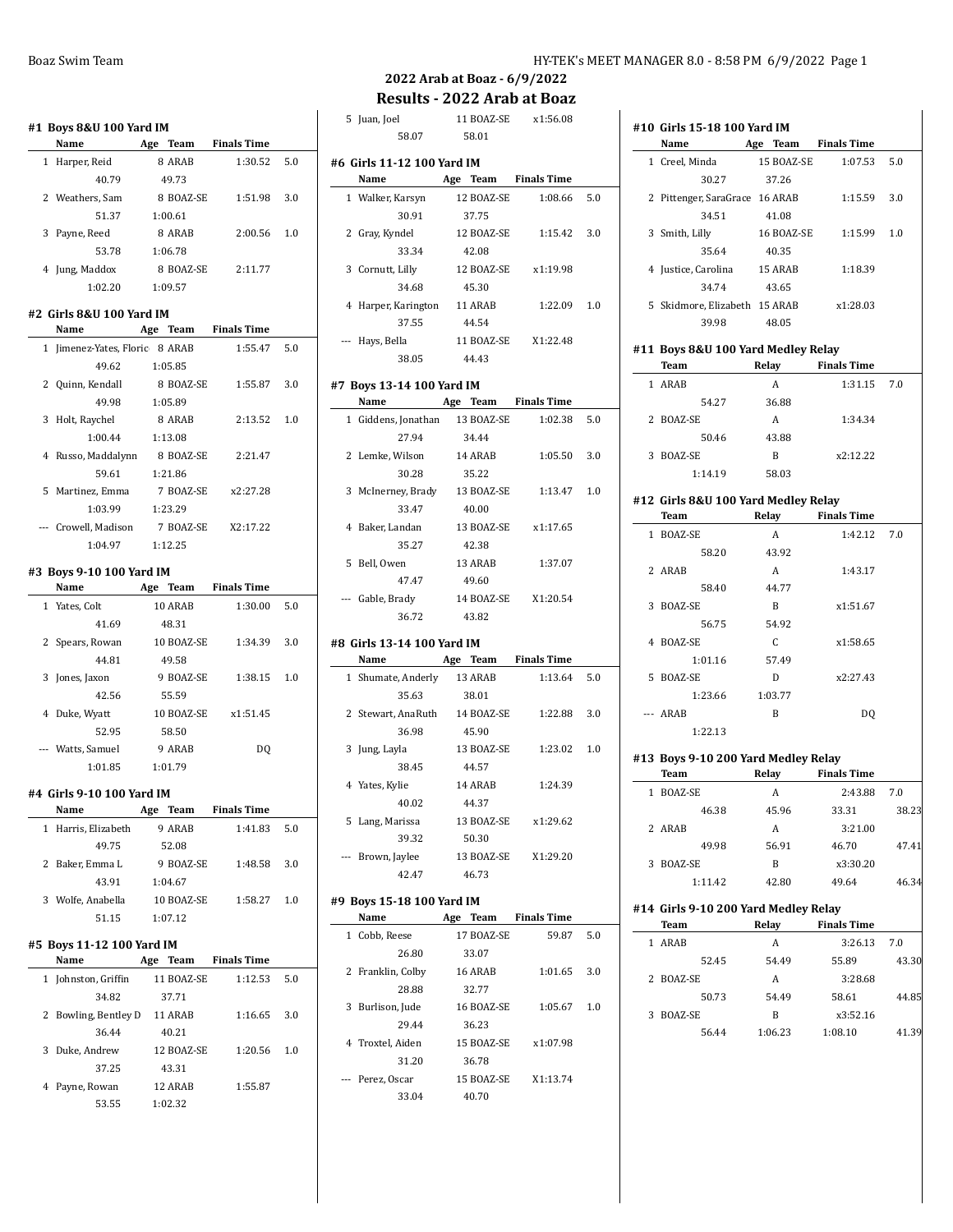### **#15 Boys 11-12 200 Yard Medley Relay Team Relay Finals Time** 1 BOAZ-SE A 2:24.93 7.0 37.25 38.92 37.46 31.30 2 ARAB A 2:25.97 41.01 38.52 33.80 32.64 3 BOAZ-SE B x3:09.08 52.76 47.91 47.27 41.14 4 BOAZ-SE C x3:57.72 1:01.32 1:04.29 52.89 59.22 **#16 Girls 11-12 200 Yard Medley Relay Team Relay Finals Time** 1 BOAZ-SE A 2:12.44 7.0 35.04 35.50 34.86 27.04 2 BOAZ-SE B x2:32.58 36.60 43.61 40.39 31.98 3 BOAZ-SE C x3:12.89 45.20 57.29 56.89 33.51 **#17 Boys 13-14 200 Yard Medley Relay Team Relay Finals Time** 1 BOAZ-SE A 2:02.26 7.0 28.28 38.08 27.74 28.16 2 ARAB A 2:55.18 52.36 48.70 37.81 36.31 **#18 Girls 13-14 200 Yard Medley Relay Team Relay Finals Time** 1 ARAB A 2:16.54 7.0 38.38 36.63 31.76 29.77 2 BOAZ-SE A 2:20.64 36.42 40.34 31.97 31.91 3 ARAB B x2:36.75 40.16 44.90 40.32 31.37 **#19 Boys 15-18 200 Yard Medley Relay Team Relay Finals Time**

|   | 1 BOAZ-SE | А     | 1:46.69  | 7.0   |
|---|-----------|-------|----------|-------|
|   | 26.14     | 31.46 | 24.80    | 24.29 |
|   | 2 ARAB    | А     | 1:53.58  |       |
|   | 29.09     | 29.45 | 28.74    | 26.30 |
| 3 | BOAZ-SE   | B     | x2:01.80 |       |
|   | 32.07     | 34.70 | 26.05    | 28.98 |
| 4 | BOAZ-SE   | C     | x2:18.68 |       |
|   | 37.06     | 35.76 | 35.75    | 30.11 |
|   |           |       |          |       |

#### **#20 Girls 15-18 200 Yard Medley Relay**

| Team      |       | Relay | <b>Finals Time</b> |       |
|-----------|-------|-------|--------------------|-------|
| 1 BOAZ-SE |       | A     | $2:21.35$ 7.0      |       |
|           | 36.41 | 34.33 | 34.20              | 36.41 |
| $-$ ARAB  |       | А     | DO                 |       |

#### **#21 Boys 6&U 25 Yard Free**

| Name             | Age | Team      | <b>Finals Time</b> |     |  |
|------------------|-----|-----------|--------------------|-----|--|
| 1 Jones, Phoenix |     | 6 BOAZ-SE | 24.15              | 5.0 |  |
| 2 Driver, Oliver |     | 6 BOAZ-SE | 25.87              | 30  |  |
| 3 Rains, Tripp   |     | 6 BOAZ-SE | x27.68             |     |  |
| 4 Taylor, Collin |     | 6 ARAB    | 30.10              | 10  |  |
|                  |     |           |                    |     |  |

|                          | --- Johnson, Sawyer                         |     | 5 BOAZ-SE              | X41.78               |     |
|--------------------------|---------------------------------------------|-----|------------------------|----------------------|-----|
|                          | --- Harris, Echo                            |     | 6 BOAZ-SE              | X48.91               |     |
|                          | --- Hanner, Huck                            |     | 6 BOAZ-SE              | X50.10               |     |
|                          | --- Malavia, Nayim                          |     | 5 BOAZ-SE              | X1:02.61             |     |
|                          | --- Walker, Holland                         |     | 3 BOAZ-SE              | X1:20.19             |     |
|                          | #22 Girls 6&U 25 Yard Free                  |     |                        |                      |     |
|                          | Name                                        | Age | Team                   | <b>Finals Time</b>   |     |
| 1                        | Payne, Remi                                 |     | 6 ARAB                 | 30.23                | 5.0 |
|                          | 2 King, SarahBeth                           |     | 6 BOAZ-SE              | 33.42                | 3.0 |
|                          | 3 Cordell, Harper                           |     | 6 BOAZ-SE              | 38.19                | 1.0 |
| 4                        | Maxilom, Yhana                              |     | 6 BOAZ-SE              | x39.24               |     |
| 5                        | Lathan, Hannah                              |     | 5 ARAB                 | 42.75                |     |
| $\overline{\phantom{a}}$ |                                             |     | 4 BOAZ-SE              | X43.43               |     |
|                          | Rains, Jeanne<br>--- Garrison, Paislee      |     | 5 BOAZ-SE              | X45.95               |     |
|                          |                                             |     |                        | X54.32               |     |
|                          | --- Rios-Garcia, Getsema 5 BOAZ-SE          |     |                        |                      |     |
|                          | --- Pettus, Whaley                          |     | 6 BOAZ-SE              | X1:07.34             |     |
|                          | --- Walker, Navee                           |     | 5 BOAZ-SE              | X1:47.28             |     |
|                          | #23  Boys 8&U 25 Yard Free                  |     |                        |                      |     |
|                          | Name                                        |     | Age Team               | <b>Finals Time</b>   |     |
| $\mathbf{1}$             | Tomas, Gabriel                              |     | 7 BOAZ-SE              | 19.29                | 5.0 |
|                          | 2 Lathan, Samuel                            |     | 8 ARAB                 | 19.33                | 3.0 |
| 3                        | Weathers, Sam                               |     | 8 BOAZ-SE              | 19.90                | 1.0 |
| $\overline{4}$           | Bowling, Bryson                             |     | 7 ARAB                 | 21.74                |     |
| 5                        | Hunt, Easton                                |     | 8 BOAZ-SE              | x23.88               |     |
|                          | --- Fowler, Elliott                         |     | 7 BOAZ-SE              | X34.04               |     |
| $---$                    | Tanner, Jeremiah                            |     | 8 BOAZ-SE              | X34.06               |     |
|                          | --- Blackmon, Jaxon                         |     | 8 BOAZ-SE              | X34.12               |     |
|                          | #24 Girls 8&U 25 Yard Free                  |     |                        |                      |     |
|                          | Name                                        |     |                        | Age Team Finals Time |     |
| $\mathbf{1}$             | Quinn, Kendall                              |     | 8 BOAZ-SE              | 20.23                | 5.0 |
| $\mathbf{2}$             |                                             |     |                        |                      |     |
| 3                        |                                             |     |                        |                      |     |
|                          | Troxtel, Charlee                            |     | 7 BOAZ-SE              | 21.74                | 3.0 |
|                          | Gilbert, Addison                            |     | 8 BOAZ-SE<br>8 ARAB    | x22.35               |     |
| 5                        | 4 Casey, Kennedy                            |     | 8 ARAB                 | 25.10<br>31.67       | 1.0 |
|                          | Madden, Blaiklyn                            |     |                        |                      |     |
|                          | 6 Yarbrough, Mallorie                       |     | 8 ARAB                 | x34.17               |     |
|                          | --- Crowell, Madison<br>--- Carmona, Judith |     | 7 BOAZ-SE<br>8 BOAZ-SE | X22.49<br>X23.50     |     |
|                          |                                             |     |                        |                      |     |
|                          | --- Goforth, Charlie                        |     | 8 BOAZ-SE              | X23.53               |     |
|                          | --- Hays, Bryla                             |     | 7 BOAZ-SE              | X24.32               |     |
|                          | --- King, Gabriella                         |     | 8 BOAZ-SE              | X24.71               |     |
|                          | --- Sims, Charleigh K                       |     | 8 BOAZ-SE              | X26.32               |     |
|                          | --- Parcus, Raven<br>--- Coleman, Allison   |     | 8 ARAB<br>8 ARAB       | X26.36<br>X28.17     |     |
|                          | --- Cook, Tessa                             |     | 8 BOAZ-SE              | X29.73               |     |
|                          | --- Boswell, Evelyn                         |     | 8 ARAB                 | X31.73               |     |
|                          |                                             |     | 7 BOAZ-SE              | X32.37               |     |
|                          | --- Frix, Saylor<br>--- Powell, Sadie       |     | 8 BOAZ-SE              | X33.67               |     |
|                          |                                             |     | 7 BOAZ-SE              | X35.06               |     |
|                          | --- McKinney, Ava<br>--- Forsythe, Piper    |     | 7 ARAB                 | X35.48               |     |
|                          | --- Garcia, Betzany                         |     | 7 BOAZ-SE              | X37.88               |     |
|                          | --- DiFatta, Allison                        |     | 7 ARAB                 | XNS                  |     |
|                          | #25  Boys 9-10 50 Yard Free                 |     |                        |                      |     |

#### **Name Age Team Finals Time**

| .              | $\sim$ |            |       |     |
|----------------|--------|------------|-------|-----|
| 1 Walker, Kai  |        | 10 BOAZ-SE | 30.88 | 5.0 |
| 2 Hunt, Parker |        | 9 BOAZ-SE  | 39.19 | 3.0 |

| 3     | Franklin, Jacob                     | 10 ARAB    | 39.36              | 1.0     |
|-------|-------------------------------------|------------|--------------------|---------|
| 4     | Garcia, Johan                       | 10 BOAZ-SE | x42.46             |         |
| 5     | Maze, Nolan                         | 9 ARAB     | 43.69              |         |
|       | 6 Watts, Samuel                     | 9 ARAB     | x47.05             |         |
|       | --- Shumate, Joshua                 | 9 ARAB     | X39.76             |         |
|       | --- Guzman, Nathaniel               | 9 BOAZ-SE  | X43.79             |         |
| ---   | Lathan, Gabriel                     | 10 ARAB    | X43.82             |         |
|       | --- Turner, Declan                  | 10 BOAZ-SE | X45.28             |         |
|       | --- Smith, Levi                     | 9 BOAZ-SE  | X47.11             |         |
|       | --- Walls, Jacob                    | 9 ARAB     | X51.30             |         |
|       | --- Van, Noah                       | 9 BOAZ-SE  | X1:06.14           |         |
|       | #26  Girls 9-10 50 Yard Free        |            |                    |         |
|       | Name<br>Age                         | Team       | <b>Finals Time</b> |         |
|       | 1 Giddens, Emma                     | 10 BOAZ-SE | 39.49              | 5.0     |
| 2     | Williams, Brooklyn                  | 9 ARAB     | 41.43              | 3.0     |
| 3     | Payne, Raven                        | 10 ARAB    | 43.13              | $1.0\,$ |
| 4     | Leon, Grecia                        | 10 BOAZ-SE | 44.47              |         |
| 5     | Boatwright, Aubrey                  | 9 ARAB     | x47.77             |         |
|       |                                     | 9 BOAZ-SE  | x52.97             |         |
|       | 6 Owens, Hallie                     | 10 BOAZ-SE |                    |         |
|       | --- Bowlin, Ansley                  |            | X44.94             |         |
| $---$ | Jordan, Jaycee                      | 9 BOAZ-SE  | X46.61             |         |
|       | --- Bell, Millie                    | 10 ARAB    | X46.90             |         |
|       | --- Summers, Bentley                | 10 BOAZ-SE | X49.63             |         |
|       | --- Vaughn, Pepper                  | 9 ARAB     | X52.54             |         |
|       | --- Pfeiffer, Brooklyn              | 10 BOAZ-SE | X53.24             |         |
|       | --- Harris, Ella-Ray                | 9 ARAB     | X55.43             |         |
|       | --- Murphy, Barbara                 | 9 ARAB     | X55.76             |         |
|       | --- Vaughn, Foxx                    | 10 ARAB    | X57.63             |         |
|       | --- Clark, Mischa                   | 9 ARAB     | X1:00.95           |         |
|       | --- Chandler, Charlotte             | 9 ARAB     | X1:07.64           |         |
|       |                                     |            |                    |         |
|       | --- McCamy, Eva                     | 10 BOAZ-SE | X1:12.26           |         |
|       | --- Guerra de Dios, Kare 10 BOAZ-SE |            | X1:22.92           |         |
|       | --- Burnett, Ryleigh                | 9 BOAZ-SE  | XNS                |         |
| $---$ | Cunningham, Hannal 9 ARAB           |            | <b>XNS</b>         |         |
|       |                                     |            |                    |         |
|       | #27 Boys 11-12 50 Yard Free         |            |                    |         |
|       | Name<br>Age                         | Team       | <b>Finals Time</b> |         |
| 1     | Bowling, Bentley D                  | 11 ARAB    | 30.07              | 5.0     |
| 2     | Franklin, Brody                     | 12 ARAB    | 31.29              | 3.0     |
|       | 3 Weathers, Will                    | 11 BOAZ-SE | 31.46              | 1.0     |
|       | 4 Watts, William                    | 12 ARAB    | x32.80             |         |
| 5     | Cooley, Pierson                     | 12 BOAZ-SE | 33.36              |         |
|       | 6 Gordon, Kaleb                     | 12 BOAZ-SE | x34.02             |         |
|       | --- Scott, Joshua                   | 12 ARAB    | X35.08             |         |
|       | --- Baker, Brayden                  | 11 BOAZ-SE | X36.27             |         |
|       | --- Wolfe, Logan                    | 11 BOAZ-SE | X41.07             |         |
|       | --- Goforth, Carver                 | 11 BOAZ-SE | X42.53             |         |
|       | --- Payne, Rowan                    | 12 ARAB    | X42.65             |         |
|       | --- Guzman, Israel                  | 11 BOAZ-SE | X43.83             |         |
|       | --- Juan, Joel                      | 11 BOAZ-SE | X44.86             |         |
|       | --- Gosline, Cooper                 | 11 ARAB    | X45.43             |         |
|       | --- Marsh, Graham                   | 11 BOAZ-SE | X48.34             |         |
|       | --- Sanchez, Jonathan               | 11 BOAZ-SE | X59.75             |         |
|       | --- Ortiz, Elias                    | 11 BOAZ-SE | X59.90             |         |
|       |                                     |            |                    |         |
|       |                                     |            |                    |         |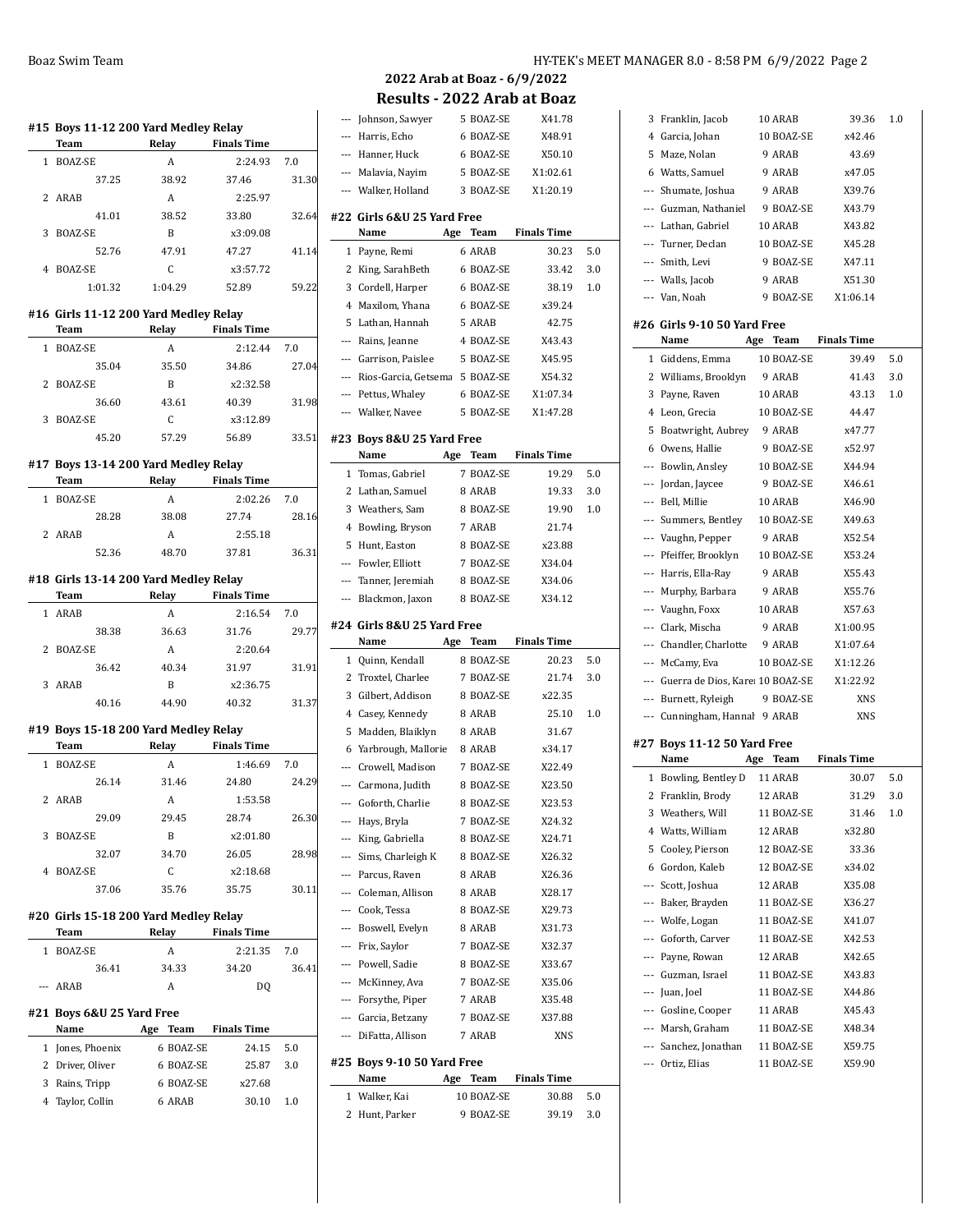| <b>Finals Time</b><br>Name<br>Age<br>Team<br>1<br>Gray, Kyndel<br>12 BOAZ-SE<br>29.39<br>$*2$<br>Yates, Kara<br>12 ARAB<br>30.83<br>$*2$<br>Cornutt, Lilly<br>12 BOAZ-SE<br>30.83<br>4 Lang, Aubrey<br><b>12 BOAZ-SE</b><br>x31.26<br>5<br>Beard, Della<br>12 ARAB<br>34.81<br>x45.23<br>6<br>Thomas, AnneMarie<br>11 ARAB<br><b>11 BOAZ-SE</b><br>X32.71<br>Spears, Sara<br>$---$<br>--- Smith, Leigh E<br>11 BOAZ-SE<br>X32.81<br>--- Perez, Daniela<br>11 BOAZ-SE<br>X34.60<br>--- Teel, Sarah<br>11 BOAZ-SE<br>X39.31<br>11 BOAZ-SE<br>--- Martinez, Abby<br>X42.49<br>--- Amos, Addison<br>11 BOAZ-SE<br>X43.57<br>--- Allen-Parker, Makayl 11 BOAZ-SE<br>X44.59<br>--- Palomec, Sarahi<br>12 BOAZ-SE<br>X44.71<br>--- Nation, Caidence<br>11 BOAZ-SE<br>X1:05.77<br>#29 Boys 13-14 50 Yard Free<br><b>Team</b><br><b>Finals Time</b><br>Name<br>Age<br>Troxtel, Peyton<br>14 BOAZ-SE<br>25.16<br>1<br>2<br>Williams, Hayden<br>13 ARAB<br>25.74<br>Lemke, Wilson<br>3<br>14 ARAB<br>26.18<br>$\overline{4}$<br>Timberlake, Mason<br>14 BOAZ-SE<br>28.48<br>5<br>Smith, Ian<br>13 BOAZ-SE<br>x29.74<br>Tallent, Benjamin<br>13 ARAB<br>x30.99<br>6<br>--- Gable, Brady<br>14 BOAZ-SE<br>X32.41<br>--- Bell, Owen<br>13 ARAB<br>X33.77<br>--- Bell, Cooper<br>14 ARAB<br>X39.08<br>--- Kemp, John Heath<br>14 ARAB<br>X42.91<br>Mariner, Maximus<br>13 ARAB<br><b>XNS</b><br>$---$<br>#30 Girls 13-14 50 Yard Free<br><b>Finals Time</b><br>Name<br>Age Team<br>1 Parks, Bailee<br>13 ARAB<br>29.06<br>Garrison, Emma<br>2<br>13 ARAB<br>29.93<br>3<br>Justice, Cassidy<br>13 ARAB<br>x30.97<br>4<br>Cofield, Caroline<br>13 BOAZ-SE<br>31.00<br>5<br>Stewart, AnaRuth<br>14 BOAZ-SE<br>31.86<br>13 BOAZ-SE<br>6<br>Jung, Layla<br>x33.05<br>13 BOAZ-SE<br>--- Sibaja, Mitzi<br>X37.66<br>#31 Boys 15-18 50 Yard Free<br><b>Finals Time</b><br>Name<br>Age Team<br>17 BOAZ-SE<br>Holbrook, Adam<br>23.02<br>1<br>$\mathbf{2}$<br>Whitmire, Jack<br>17 BOAZ-SE<br>24.21<br>3<br>Sibaja, Brian<br>16 BOAZ-SE<br>x24.89<br>4 Compton, Sam S<br>16 ARAB<br>27.83<br>5 Johanson, Scott<br>18 ARAB<br>29.83<br>--- Troxtel, Aiden<br>15 BOAZ-SE<br>X27.02 |     |
|---------------------------------------------------------------------------------------------------------------------------------------------------------------------------------------------------------------------------------------------------------------------------------------------------------------------------------------------------------------------------------------------------------------------------------------------------------------------------------------------------------------------------------------------------------------------------------------------------------------------------------------------------------------------------------------------------------------------------------------------------------------------------------------------------------------------------------------------------------------------------------------------------------------------------------------------------------------------------------------------------------------------------------------------------------------------------------------------------------------------------------------------------------------------------------------------------------------------------------------------------------------------------------------------------------------------------------------------------------------------------------------------------------------------------------------------------------------------------------------------------------------------------------------------------------------------------------------------------------------------------------------------------------------------------------------------------------------------------------------------------------------------------------------------------------------------------------------------------------------------------------------------------------------------------------------------------------------------------------------------------------------------------------------------------------------------------------------------------------------------------------------------------------|-----|
|                                                                                                                                                                                                                                                                                                                                                                                                                                                                                                                                                                                                                                                                                                                                                                                                                                                                                                                                                                                                                                                                                                                                                                                                                                                                                                                                                                                                                                                                                                                                                                                                                                                                                                                                                                                                                                                                                                                                                                                                                                                                                                                                                         | 5.0 |
|                                                                                                                                                                                                                                                                                                                                                                                                                                                                                                                                                                                                                                                                                                                                                                                                                                                                                                                                                                                                                                                                                                                                                                                                                                                                                                                                                                                                                                                                                                                                                                                                                                                                                                                                                                                                                                                                                                                                                                                                                                                                                                                                                         | 2.0 |
|                                                                                                                                                                                                                                                                                                                                                                                                                                                                                                                                                                                                                                                                                                                                                                                                                                                                                                                                                                                                                                                                                                                                                                                                                                                                                                                                                                                                                                                                                                                                                                                                                                                                                                                                                                                                                                                                                                                                                                                                                                                                                                                                                         | 2.0 |
|                                                                                                                                                                                                                                                                                                                                                                                                                                                                                                                                                                                                                                                                                                                                                                                                                                                                                                                                                                                                                                                                                                                                                                                                                                                                                                                                                                                                                                                                                                                                                                                                                                                                                                                                                                                                                                                                                                                                                                                                                                                                                                                                                         |     |
|                                                                                                                                                                                                                                                                                                                                                                                                                                                                                                                                                                                                                                                                                                                                                                                                                                                                                                                                                                                                                                                                                                                                                                                                                                                                                                                                                                                                                                                                                                                                                                                                                                                                                                                                                                                                                                                                                                                                                                                                                                                                                                                                                         |     |
|                                                                                                                                                                                                                                                                                                                                                                                                                                                                                                                                                                                                                                                                                                                                                                                                                                                                                                                                                                                                                                                                                                                                                                                                                                                                                                                                                                                                                                                                                                                                                                                                                                                                                                                                                                                                                                                                                                                                                                                                                                                                                                                                                         |     |
|                                                                                                                                                                                                                                                                                                                                                                                                                                                                                                                                                                                                                                                                                                                                                                                                                                                                                                                                                                                                                                                                                                                                                                                                                                                                                                                                                                                                                                                                                                                                                                                                                                                                                                                                                                                                                                                                                                                                                                                                                                                                                                                                                         |     |
|                                                                                                                                                                                                                                                                                                                                                                                                                                                                                                                                                                                                                                                                                                                                                                                                                                                                                                                                                                                                                                                                                                                                                                                                                                                                                                                                                                                                                                                                                                                                                                                                                                                                                                                                                                                                                                                                                                                                                                                                                                                                                                                                                         |     |
|                                                                                                                                                                                                                                                                                                                                                                                                                                                                                                                                                                                                                                                                                                                                                                                                                                                                                                                                                                                                                                                                                                                                                                                                                                                                                                                                                                                                                                                                                                                                                                                                                                                                                                                                                                                                                                                                                                                                                                                                                                                                                                                                                         |     |
|                                                                                                                                                                                                                                                                                                                                                                                                                                                                                                                                                                                                                                                                                                                                                                                                                                                                                                                                                                                                                                                                                                                                                                                                                                                                                                                                                                                                                                                                                                                                                                                                                                                                                                                                                                                                                                                                                                                                                                                                                                                                                                                                                         |     |
|                                                                                                                                                                                                                                                                                                                                                                                                                                                                                                                                                                                                                                                                                                                                                                                                                                                                                                                                                                                                                                                                                                                                                                                                                                                                                                                                                                                                                                                                                                                                                                                                                                                                                                                                                                                                                                                                                                                                                                                                                                                                                                                                                         |     |
|                                                                                                                                                                                                                                                                                                                                                                                                                                                                                                                                                                                                                                                                                                                                                                                                                                                                                                                                                                                                                                                                                                                                                                                                                                                                                                                                                                                                                                                                                                                                                                                                                                                                                                                                                                                                                                                                                                                                                                                                                                                                                                                                                         |     |
|                                                                                                                                                                                                                                                                                                                                                                                                                                                                                                                                                                                                                                                                                                                                                                                                                                                                                                                                                                                                                                                                                                                                                                                                                                                                                                                                                                                                                                                                                                                                                                                                                                                                                                                                                                                                                                                                                                                                                                                                                                                                                                                                                         |     |
|                                                                                                                                                                                                                                                                                                                                                                                                                                                                                                                                                                                                                                                                                                                                                                                                                                                                                                                                                                                                                                                                                                                                                                                                                                                                                                                                                                                                                                                                                                                                                                                                                                                                                                                                                                                                                                                                                                                                                                                                                                                                                                                                                         |     |
|                                                                                                                                                                                                                                                                                                                                                                                                                                                                                                                                                                                                                                                                                                                                                                                                                                                                                                                                                                                                                                                                                                                                                                                                                                                                                                                                                                                                                                                                                                                                                                                                                                                                                                                                                                                                                                                                                                                                                                                                                                                                                                                                                         |     |
|                                                                                                                                                                                                                                                                                                                                                                                                                                                                                                                                                                                                                                                                                                                                                                                                                                                                                                                                                                                                                                                                                                                                                                                                                                                                                                                                                                                                                                                                                                                                                                                                                                                                                                                                                                                                                                                                                                                                                                                                                                                                                                                                                         |     |
|                                                                                                                                                                                                                                                                                                                                                                                                                                                                                                                                                                                                                                                                                                                                                                                                                                                                                                                                                                                                                                                                                                                                                                                                                                                                                                                                                                                                                                                                                                                                                                                                                                                                                                                                                                                                                                                                                                                                                                                                                                                                                                                                                         |     |
|                                                                                                                                                                                                                                                                                                                                                                                                                                                                                                                                                                                                                                                                                                                                                                                                                                                                                                                                                                                                                                                                                                                                                                                                                                                                                                                                                                                                                                                                                                                                                                                                                                                                                                                                                                                                                                                                                                                                                                                                                                                                                                                                                         | 5.0 |
|                                                                                                                                                                                                                                                                                                                                                                                                                                                                                                                                                                                                                                                                                                                                                                                                                                                                                                                                                                                                                                                                                                                                                                                                                                                                                                                                                                                                                                                                                                                                                                                                                                                                                                                                                                                                                                                                                                                                                                                                                                                                                                                                                         | 3.0 |
|                                                                                                                                                                                                                                                                                                                                                                                                                                                                                                                                                                                                                                                                                                                                                                                                                                                                                                                                                                                                                                                                                                                                                                                                                                                                                                                                                                                                                                                                                                                                                                                                                                                                                                                                                                                                                                                                                                                                                                                                                                                                                                                                                         | 1.0 |
|                                                                                                                                                                                                                                                                                                                                                                                                                                                                                                                                                                                                                                                                                                                                                                                                                                                                                                                                                                                                                                                                                                                                                                                                                                                                                                                                                                                                                                                                                                                                                                                                                                                                                                                                                                                                                                                                                                                                                                                                                                                                                                                                                         |     |
|                                                                                                                                                                                                                                                                                                                                                                                                                                                                                                                                                                                                                                                                                                                                                                                                                                                                                                                                                                                                                                                                                                                                                                                                                                                                                                                                                                                                                                                                                                                                                                                                                                                                                                                                                                                                                                                                                                                                                                                                                                                                                                                                                         |     |
|                                                                                                                                                                                                                                                                                                                                                                                                                                                                                                                                                                                                                                                                                                                                                                                                                                                                                                                                                                                                                                                                                                                                                                                                                                                                                                                                                                                                                                                                                                                                                                                                                                                                                                                                                                                                                                                                                                                                                                                                                                                                                                                                                         |     |
|                                                                                                                                                                                                                                                                                                                                                                                                                                                                                                                                                                                                                                                                                                                                                                                                                                                                                                                                                                                                                                                                                                                                                                                                                                                                                                                                                                                                                                                                                                                                                                                                                                                                                                                                                                                                                                                                                                                                                                                                                                                                                                                                                         |     |
|                                                                                                                                                                                                                                                                                                                                                                                                                                                                                                                                                                                                                                                                                                                                                                                                                                                                                                                                                                                                                                                                                                                                                                                                                                                                                                                                                                                                                                                                                                                                                                                                                                                                                                                                                                                                                                                                                                                                                                                                                                                                                                                                                         |     |
|                                                                                                                                                                                                                                                                                                                                                                                                                                                                                                                                                                                                                                                                                                                                                                                                                                                                                                                                                                                                                                                                                                                                                                                                                                                                                                                                                                                                                                                                                                                                                                                                                                                                                                                                                                                                                                                                                                                                                                                                                                                                                                                                                         |     |
|                                                                                                                                                                                                                                                                                                                                                                                                                                                                                                                                                                                                                                                                                                                                                                                                                                                                                                                                                                                                                                                                                                                                                                                                                                                                                                                                                                                                                                                                                                                                                                                                                                                                                                                                                                                                                                                                                                                                                                                                                                                                                                                                                         |     |
|                                                                                                                                                                                                                                                                                                                                                                                                                                                                                                                                                                                                                                                                                                                                                                                                                                                                                                                                                                                                                                                                                                                                                                                                                                                                                                                                                                                                                                                                                                                                                                                                                                                                                                                                                                                                                                                                                                                                                                                                                                                                                                                                                         |     |
|                                                                                                                                                                                                                                                                                                                                                                                                                                                                                                                                                                                                                                                                                                                                                                                                                                                                                                                                                                                                                                                                                                                                                                                                                                                                                                                                                                                                                                                                                                                                                                                                                                                                                                                                                                                                                                                                                                                                                                                                                                                                                                                                                         |     |
|                                                                                                                                                                                                                                                                                                                                                                                                                                                                                                                                                                                                                                                                                                                                                                                                                                                                                                                                                                                                                                                                                                                                                                                                                                                                                                                                                                                                                                                                                                                                                                                                                                                                                                                                                                                                                                                                                                                                                                                                                                                                                                                                                         |     |
|                                                                                                                                                                                                                                                                                                                                                                                                                                                                                                                                                                                                                                                                                                                                                                                                                                                                                                                                                                                                                                                                                                                                                                                                                                                                                                                                                                                                                                                                                                                                                                                                                                                                                                                                                                                                                                                                                                                                                                                                                                                                                                                                                         | 5.0 |
|                                                                                                                                                                                                                                                                                                                                                                                                                                                                                                                                                                                                                                                                                                                                                                                                                                                                                                                                                                                                                                                                                                                                                                                                                                                                                                                                                                                                                                                                                                                                                                                                                                                                                                                                                                                                                                                                                                                                                                                                                                                                                                                                                         | 3.0 |
|                                                                                                                                                                                                                                                                                                                                                                                                                                                                                                                                                                                                                                                                                                                                                                                                                                                                                                                                                                                                                                                                                                                                                                                                                                                                                                                                                                                                                                                                                                                                                                                                                                                                                                                                                                                                                                                                                                                                                                                                                                                                                                                                                         |     |
|                                                                                                                                                                                                                                                                                                                                                                                                                                                                                                                                                                                                                                                                                                                                                                                                                                                                                                                                                                                                                                                                                                                                                                                                                                                                                                                                                                                                                                                                                                                                                                                                                                                                                                                                                                                                                                                                                                                                                                                                                                                                                                                                                         | 1.0 |
|                                                                                                                                                                                                                                                                                                                                                                                                                                                                                                                                                                                                                                                                                                                                                                                                                                                                                                                                                                                                                                                                                                                                                                                                                                                                                                                                                                                                                                                                                                                                                                                                                                                                                                                                                                                                                                                                                                                                                                                                                                                                                                                                                         |     |
|                                                                                                                                                                                                                                                                                                                                                                                                                                                                                                                                                                                                                                                                                                                                                                                                                                                                                                                                                                                                                                                                                                                                                                                                                                                                                                                                                                                                                                                                                                                                                                                                                                                                                                                                                                                                                                                                                                                                                                                                                                                                                                                                                         |     |
|                                                                                                                                                                                                                                                                                                                                                                                                                                                                                                                                                                                                                                                                                                                                                                                                                                                                                                                                                                                                                                                                                                                                                                                                                                                                                                                                                                                                                                                                                                                                                                                                                                                                                                                                                                                                                                                                                                                                                                                                                                                                                                                                                         |     |
|                                                                                                                                                                                                                                                                                                                                                                                                                                                                                                                                                                                                                                                                                                                                                                                                                                                                                                                                                                                                                                                                                                                                                                                                                                                                                                                                                                                                                                                                                                                                                                                                                                                                                                                                                                                                                                                                                                                                                                                                                                                                                                                                                         |     |
|                                                                                                                                                                                                                                                                                                                                                                                                                                                                                                                                                                                                                                                                                                                                                                                                                                                                                                                                                                                                                                                                                                                                                                                                                                                                                                                                                                                                                                                                                                                                                                                                                                                                                                                                                                                                                                                                                                                                                                                                                                                                                                                                                         |     |
|                                                                                                                                                                                                                                                                                                                                                                                                                                                                                                                                                                                                                                                                                                                                                                                                                                                                                                                                                                                                                                                                                                                                                                                                                                                                                                                                                                                                                                                                                                                                                                                                                                                                                                                                                                                                                                                                                                                                                                                                                                                                                                                                                         | 5.0 |
|                                                                                                                                                                                                                                                                                                                                                                                                                                                                                                                                                                                                                                                                                                                                                                                                                                                                                                                                                                                                                                                                                                                                                                                                                                                                                                                                                                                                                                                                                                                                                                                                                                                                                                                                                                                                                                                                                                                                                                                                                                                                                                                                                         | 3.0 |
|                                                                                                                                                                                                                                                                                                                                                                                                                                                                                                                                                                                                                                                                                                                                                                                                                                                                                                                                                                                                                                                                                                                                                                                                                                                                                                                                                                                                                                                                                                                                                                                                                                                                                                                                                                                                                                                                                                                                                                                                                                                                                                                                                         |     |
|                                                                                                                                                                                                                                                                                                                                                                                                                                                                                                                                                                                                                                                                                                                                                                                                                                                                                                                                                                                                                                                                                                                                                                                                                                                                                                                                                                                                                                                                                                                                                                                                                                                                                                                                                                                                                                                                                                                                                                                                                                                                                                                                                         | 1.0 |
|                                                                                                                                                                                                                                                                                                                                                                                                                                                                                                                                                                                                                                                                                                                                                                                                                                                                                                                                                                                                                                                                                                                                                                                                                                                                                                                                                                                                                                                                                                                                                                                                                                                                                                                                                                                                                                                                                                                                                                                                                                                                                                                                                         |     |
|                                                                                                                                                                                                                                                                                                                                                                                                                                                                                                                                                                                                                                                                                                                                                                                                                                                                                                                                                                                                                                                                                                                                                                                                                                                                                                                                                                                                                                                                                                                                                                                                                                                                                                                                                                                                                                                                                                                                                                                                                                                                                                                                                         |     |
| --- Sims, Brayden<br>15 BOAZ-SE<br>X27.68                                                                                                                                                                                                                                                                                                                                                                                                                                                                                                                                                                                                                                                                                                                                                                                                                                                                                                                                                                                                                                                                                                                                                                                                                                                                                                                                                                                                                                                                                                                                                                                                                                                                                                                                                                                                                                                                                                                                                                                                                                                                                                               |     |
| --- Perez, Oscar<br>15 BOAZ-SE<br>X29.07                                                                                                                                                                                                                                                                                                                                                                                                                                                                                                                                                                                                                                                                                                                                                                                                                                                                                                                                                                                                                                                                                                                                                                                                                                                                                                                                                                                                                                                                                                                                                                                                                                                                                                                                                                                                                                                                                                                                                                                                                                                                                                                |     |
| --- Teal, Weston<br>16 BOAZ-SE<br>X31.29                                                                                                                                                                                                                                                                                                                                                                                                                                                                                                                                                                                                                                                                                                                                                                                                                                                                                                                                                                                                                                                                                                                                                                                                                                                                                                                                                                                                                                                                                                                                                                                                                                                                                                                                                                                                                                                                                                                                                                                                                                                                                                                |     |
| 15 BOAZ-SE<br>--- Gray, Joel<br>X31.61                                                                                                                                                                                                                                                                                                                                                                                                                                                                                                                                                                                                                                                                                                                                                                                                                                                                                                                                                                                                                                                                                                                                                                                                                                                                                                                                                                                                                                                                                                                                                                                                                                                                                                                                                                                                                                                                                                                                                                                                                                                                                                                  |     |
|                                                                                                                                                                                                                                                                                                                                                                                                                                                                                                                                                                                                                                                                                                                                                                                                                                                                                                                                                                                                                                                                                                                                                                                                                                                                                                                                                                                                                                                                                                                                                                                                                                                                                                                                                                                                                                                                                                                                                                                                                                                                                                                                                         |     |
| #32 Girls 15-18 50 Yard Free<br><b>Finals Time</b><br>Name<br>Age<br>Team                                                                                                                                                                                                                                                                                                                                                                                                                                                                                                                                                                                                                                                                                                                                                                                                                                                                                                                                                                                                                                                                                                                                                                                                                                                                                                                                                                                                                                                                                                                                                                                                                                                                                                                                                                                                                                                                                                                                                                                                                                                                               |     |
| Lemke, Annette<br>1<br>18 ARAB<br>29.53                                                                                                                                                                                                                                                                                                                                                                                                                                                                                                                                                                                                                                                                                                                                                                                                                                                                                                                                                                                                                                                                                                                                                                                                                                                                                                                                                                                                                                                                                                                                                                                                                                                                                                                                                                                                                                                                                                                                                                                                                                                                                                                 | 5.0 |

### **2022 Arab at Boaz - 6/9/2022 Results - 2022 Arab at Boaz**

| 2                        | Pittenger, SaraGrace                  |     | 16 ARAB                  | 29.93                       | 3.0        |
|--------------------------|---------------------------------------|-----|--------------------------|-----------------------------|------------|
| 3                        | Smith, Lilly                          |     | 16 BOAZ-SE               | 30.37                       | 1.0        |
|                          | 4 O'Bryant, Chloe                     |     | 15 BOAZ-SE               | 31.36                       |            |
|                          | --- Venditto, Jordyn                  |     | 16 ARAB                  | X31.44                      |            |
|                          | --- Gosline, Grace                    |     | 17 ARAB                  | X38.36                      |            |
|                          | --- Scott, Julia                      |     | 16 ARAB                  | <b>NS</b>                   |            |
|                          |                                       |     |                          |                             |            |
|                          | #33 Boys 8&U 25 Yard Breast<br>Name   | Age | Team                     | <b>Finals Time</b>          |            |
| $\mathbf{1}$             | Harper, Reid                          |     | 8 ARAB                   | 22.60                       | 5.0        |
| 2                        | Jung, Maddox                          |     | 8 BOAZ-SE                | 27.18                       | 3.0        |
| 3                        | Bowling, Bryson                       |     | 7 ARAB                   | 28.58                       | 1.0        |
|                          | 4 Hunt, Easton                        |     | 8 BOAZ-SE                | 47.08                       |            |
| ---                      | Taylor, Collin                        |     | 6 ARAB                   | D <sub>0</sub>              |            |
|                          |                                       |     |                          |                             |            |
|                          | #34 Girls 8&U 25 Yard Breast<br>Name  |     |                          | <b>Finals Time</b>          |            |
|                          |                                       |     | Age Team                 |                             |            |
|                          | 1 Casey, Kennedy                      |     | 8 ARAB                   | 31.53                       | 5.0        |
|                          | 2 Vaughn, Allie K                     |     | 8 BOAZ-SE                | 31.84                       | 3.0        |
| 3                        | Hays, Bryla                           |     | 7 BOAZ-SE                | 33.49                       | 1.0        |
| 4                        | Holt, Raychel                         |     | 8 ARAB                   | 35.47                       |            |
| 5                        | Martinez, Emma                        |     | 7 BOAZ-SE                | x35.93                      |            |
|                          | 6 Parcus, Raven                       |     | 8 ARAB                   | x39.76                      |            |
|                          | --- Carmona, Judith                   |     | 8 BOAZ-SE                | X41.75                      |            |
|                          | #35 Boys 9-10 50 Yard Breast          |     |                          |                             |            |
|                          | Name                                  | Age | Team                     | <b>Finals Time</b>          |            |
| $\mathbf{1}$             | Spears, Rowan                         |     | 10 BOAZ-SE               | 47.03                       | 5.0        |
|                          | 2 Yates, Colt                         |     | 10 ARAB                  | 48.22                       | 3.0        |
|                          | 3 Shumate, Joshua                     |     | 9 ARAB                   | 52.78                       | 1.0        |
|                          |                                       |     |                          |                             |            |
| 4                        | Duke, Wyatt                           |     | 10 BOAZ-SE               | 54.44                       |            |
| 5                        | Jones, Jaxon                          |     | 9 BOAZ-SE                | x57.53                      |            |
| $---$                    | Hunt, Parker                          |     | 9 BOAZ-SE                | X58.35                      |            |
|                          | #36 Girls 9-10 50 Yard Breast         |     |                          |                             |            |
|                          | Name                                  |     | Age Team                 | <b>Finals Time</b>          |            |
|                          | 1 Lang, Cora                          |     | 9 BOAZ-SE                | 48.98                       | 5.0        |
| 2                        | Harris, Elizabeth                     |     | 9 ARAB                   | 54.50                       | 3.0        |
| 3                        | Giddens, Emma                         |     | 10 BOAZ-SE               | 54.83                       | 1.0        |
|                          | 4 Bowlin, Ansley                      |     | 10 BOAZ-SE               | x1:05.08                    |            |
| ---                      | Murphy, Barbara                       |     | 9 ARAB                   | X1:18.19                    |            |
|                          | --- Jordan, Jaycee                    |     | 9 BOAZ-SE                | X1:20.56                    |            |
|                          | --- Vaughn, Pepper                    |     | 9 ARAB                   | X1:23.06                    |            |
|                          | --- Vaughn, Foxx                      |     | 10 ARAB                  | X1:27.45                    |            |
|                          | --- Harris, Ella-Ray                  |     | 9 ARAB                   | XDQ                         |            |
|                          | --- Clark, Mischa                     |     | 9 ARAB                   | NS                          |            |
|                          |                                       |     |                          |                             |            |
|                          | #37 Boys 11-12 50 Yard Breast<br>Name |     | <b>Team</b>              | <b>Finals Time</b>          |            |
| $\mathbf{1}$             | Johnston, Griffin                     | Age | 11 BOAZ-SE               | 37.97                       | 5.0        |
|                          |                                       |     |                          | 38.44                       |            |
|                          | 2 Franklin, Brody<br>3 Watts, William |     | 12 ARAB<br>12 ARAB       | 40.67                       | 3.0<br>1.0 |
|                          |                                       |     |                          |                             |            |
|                          | 4 Gordon, Kaleb                       |     | 12 BOAZ-SE<br>11 BOAZ-SE | 51.64<br>x1:00.58           |            |
| $\overline{\phantom{a}}$ | 5 Juan, Joel                          |     |                          |                             |            |
|                          | Guzman, Israel                        |     | 11 BOAZ-SE               | X1:11.89                    |            |
|                          | #38 Girls 11-12 50 Yard Breast        |     |                          |                             |            |
| $\mathbf{1}$             | Name<br>Walker, Karsyn                |     | Age Team<br>12 BOAZ-SE   | <b>Finals Time</b><br>36.51 | 5.0        |

| 2   | Smith, Leigh E                        |     | 11 BOAZ-SE  | 41.28              | 3.0 |
|-----|---------------------------------------|-----|-------------|--------------------|-----|
| 3   | Harper, Karington                     |     | 11 ARAB     | 42.52              | 1.0 |
| 4   | Hays, Bella                           |     | 11 BOAZ-SE  | x42.80             |     |
| 5   | Beard, Della                          |     | 12 ARAB     | 48.02              |     |
| 6   | Thomas, AnneMarie 11 ARAB             |     |             | x1:06.18           |     |
|     | --- Perez, Daniela                    |     | 11 BOAZ-SE  | X45.68             |     |
|     | --- Martinez, Abby                    |     | 11 BOAZ-SE  | X53.73             |     |
|     | --- Allen-Parker, Makayl 11 BOAZ-SE   |     |             | X57.03             |     |
|     |                                       |     |             |                    |     |
|     | #39 Boys 13-14 50 Yard Breast<br>Name | Age | Team        | <b>Finals Time</b> |     |
|     | 1 Timberlake, Mason                   |     | 14 BOAZ-SE  | 36.48              | 5.0 |
|     | 2 Baker, Landan                       |     | 13 BOAZ-SE  | 36.89              | 3.0 |
|     | 3 McInerney, Brady                    |     | 13 BOAZ-SE  | x38.69             |     |
|     | 4 Bell, Owen                          |     | 13 ARAB     | 49.01              | 1.0 |
|     | 5 Bell, Cooper                        |     | 14 ARAB     | 50.68              |     |
|     | --- Mariner, Maximus                  |     | 13 ARAB     | NS                 |     |
|     | #40 Girls 13-14 50 Yard Breast        |     |             |                    |     |
|     | Name                                  |     | Age Team    | <b>Finals Time</b> |     |
|     | 1 Shumate, Anderly                    |     | 13 ARAB     | 37.64              | 5.0 |
|     | 2 Gray, Karli                         |     | 13 BOAZ-SE  | 42.30              | 3.0 |
|     | 3 Garrison, Emma                      |     | 13 ARAB     | 44.25              | 1.0 |
|     | 4 Yates, Kylie                        |     | 14 ARAB     | x44.91             |     |
| 5   | Brown, Jaylee                         |     | 13 BOAZ-SE  | 45.26              |     |
|     | 6 Sibaja, Mitzi                       |     | 13 BOAZ-SE  | x51.79             |     |
|     |                                       |     |             |                    |     |
|     | #41 Boys 15-18 50 Yard Breast         |     |             |                    |     |
|     | Name                                  |     | Age Team    | <b>Finals Time</b> |     |
|     | 1 Franklin, Colby                     |     | 16 ARAB     | 29.53<br>30.45     | 5.0 |
|     | 2 Burlison, Jude                      |     | 16 BOAZ-SE  |                    | 3.0 |
|     |                                       |     |             |                    |     |
| 3   | Sims, Brayden                         |     | 15 BOAZ-SE  | 34.04              | 1.0 |
|     | 4 Troxtel, Aiden                      |     | 15 BOAZ-SE  | x34.82             |     |
|     | --- Gray, Joel                        |     | 15 BOAZ-SE  | X36.63             |     |
| --- | Johanson, Scott                       |     | 18 ARAB     | DQ                 |     |
|     | #42 Girls 15-18 50 Yard Breast        |     |             |                    |     |
|     | Name                                  |     | Age Team    | <b>Finals Time</b> |     |
|     | 1 Creel, Minda                        |     | 15 BOAZ-SE  | 34.99              | 5.0 |
|     | 2 O'Bryant, Chloe                     |     | 15 BOAZ-SE  | 42.12              | 3.0 |
|     | 3 Venditto, Jordyn                    |     | 16 ARAB     | 42.83              | 1.0 |
| 4   | Skidmore, Elizabeth 15 ARAB           |     |             | 45.27              |     |
|     | 5 Gosline, Grace                      |     | 17 ARAB     | x52.38             |     |
|     | #43 Boys 6&U 25 Yard Back             |     |             |                    |     |
|     | Name                                  | Age | <b>Team</b> | <b>Finals Time</b> |     |
| 1   | Driver, Oliver                        |     | 6 BOAZ-SE   | 32.18              | 5.0 |
| 2   | Jones, Phoenix                        |     | 6 BOAZ-SE   | 32.19              | 3.0 |
| 3   | Rains, Tripp                          |     | 6 BOAZ-SE   | x34.12             |     |
|     | 4 Taylor, Collin                      |     | 6 ARAB      | 44.84              | 1.0 |
|     | --- Hanner, Huck                      |     | 6 BOAZ-SE   | X43.75             |     |
|     | --- Johnson, Sawyer                   |     | 5 BOAZ-SE   | X46.57             |     |
|     | --- Harris, Echo                      |     | 6 BOAZ-SE   | X55.69             |     |
|     | #44 Girls 6&U 25 Yard Back            |     |             |                    |     |
|     | Name                                  | Age | Team        | <b>Finals Time</b> |     |
|     | 1 King, SarahBeth                     |     | 6 BOAZ-SE   | 34.05              | 5.0 |
| 2   | Payne, Remi                           |     | 6 ARAB      | 35.93              | 3.0 |
| 3   | Cordell, Harper                       |     | 6 BOAZ-SE   | 37.23              | 1.0 |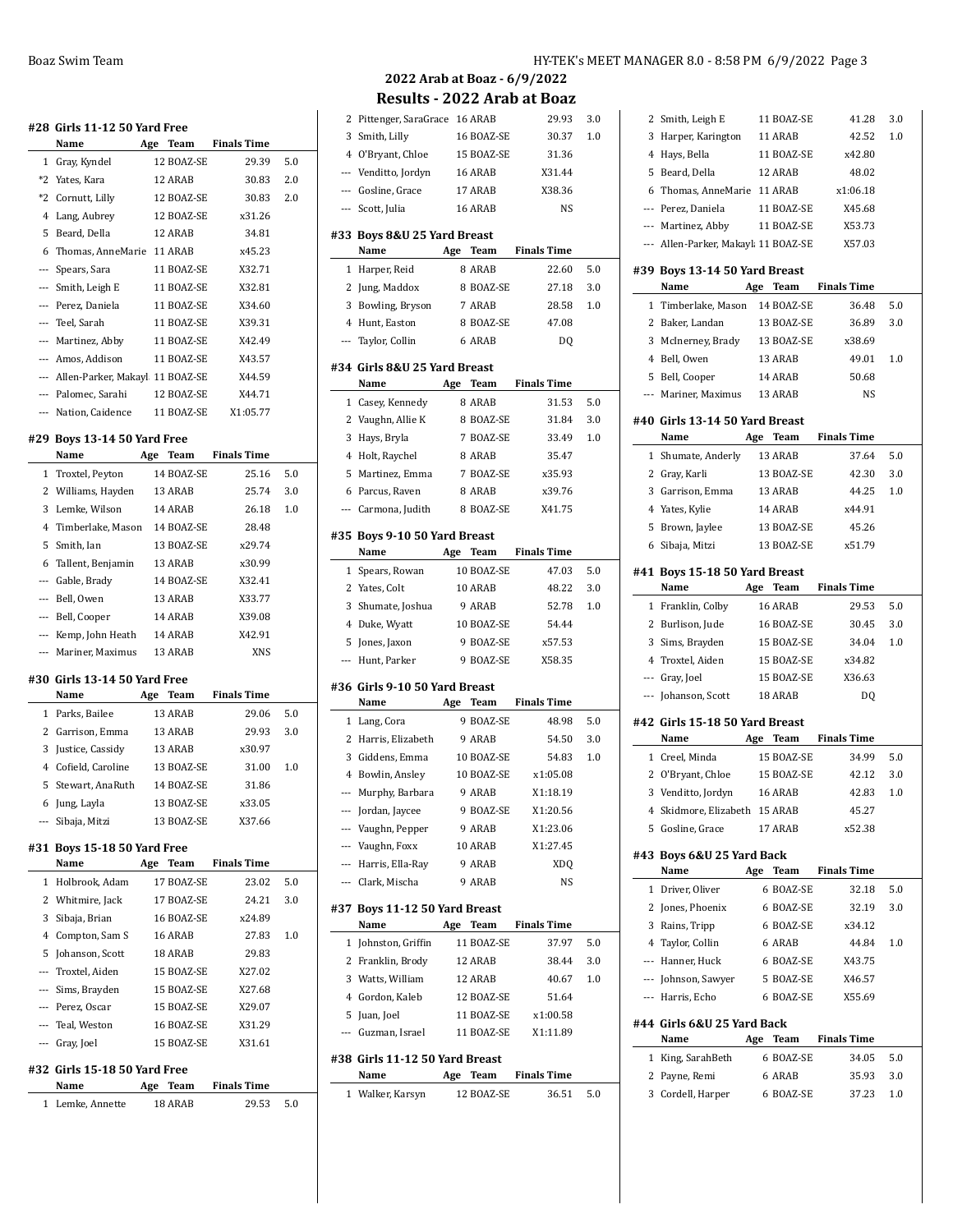|   | (#44 Girls 6&U 25 Yard Back)    |             |                    |          |
|---|---------------------------------|-------------|--------------------|----------|
| 4 | Rains, Jeanne                   | 4 BOAZ-SE   | x49.02             |          |
| 5 | Lathan, Hannah                  | 5 ARAB      | 1:07.76            |          |
|   | --- Maxilom, Yhana              | 6 BOAZ-SE   | X44.08             |          |
|   | --- Garrison, Paislee           | 5 BOAZ-SE   | X46.31             |          |
|   | --- Guzman, Emily               | 6 BOAZ-SE   | X54.80             |          |
|   | --- Pettus, Whaley              | 6 BOAZ-SE   | X56.93             |          |
|   |                                 |             |                    |          |
|   | #45  Boys 8&U 25 Yard Back      |             |                    |          |
|   | Name<br>Age                     | Team        | <b>Finals Time</b> |          |
| 1 | Duncan, Jace                    | 7 BOAZ-SE   | 22.97              | 5.0      |
|   | 2 Weathers, Sam                 | 8 BOAZ-SE   | 24.65              | 3.0      |
| 3 | Payne, Reed                     | 8 ARAB      | 27.20              | 1.0      |
| 4 | Bowling, Bryson                 | 7 ARAB      | 27.43              |          |
| 5 | Lathan, Samuel                  | 8 ARAB      | x27.77             |          |
|   | 6 Hunt, Easton                  | 8 BOAZ-SE   | x35.26             |          |
|   | --- Blackmon, Jaxon             | 8 BOAZ-SE   | X36.49             |          |
|   | --- Fowler, Elliott             | 7 BOAZ-SE   | X38.00             |          |
|   | --- Tanner, Jeremiah            | 8 BOAZ-SE   | X39.32             |          |
|   | #46 Girls 8&U 25 Yard Back      |             |                    |          |
|   | Name                            | Age<br>Team | <b>Finals Time</b> |          |
| 1 | Quinn, Kendall                  | 8 BOAZ-SE   | 23.19              | 5.0      |
|   | 2 Jimenez-Yates, Floric         | 8 ARAB      | 24.15              | 3.0      |
|   | 3 Troxtel, Charlee              | 7 BOAZ-SE   | 24.55              | 1.0      |
|   | 4 Russo, Maddalynn              | 8 BOAZ-SE   | x25.44             |          |
| 5 | Munoz, Harper                   | 7 ARAB      | 26.73              |          |
|   | 6 Yarbrough, Mallorie           | 8 ARAB      | x34.46             |          |
|   | --- Gilbert, Addison            | 8 BOAZ-SE   | X26.92             |          |
|   | --- King, Gabriella             | 8 BOAZ-SE   | X27.19             |          |
|   | --- Martinez, Emma              | 7 BOAZ-SE   | X27.88             |          |
|   | ---   Garcia, Betzany           | 7 BOAZ-SE   | X28.06             |          |
|   | --- Parcus, Raven               | 8 ARAB      | X30.80             |          |
|   | --- Sims, Charleigh K           | 8 BOAZ-SE   | X31.99             |          |
|   | --- Boswell, Evelyn             | 8 ARAB      | X33.10             |          |
|   | --- Cook, Tessa                 | 8 BOAZ-SE   | X33.10             |          |
|   | --- Frix, Saylor                | 7 BOAZ-SE   | X33.48             |          |
|   | --- Forsythe, Piper             | 7 ARAB      | X33.54             |          |
|   | --- Madden, Blaiklyn            | 8 ARAB      | X35.47             |          |
|   | --- Powell, Sadie               | 8 BOAZ-SE   | X35.84             |          |
|   | --- Coleman, Allison            | 8 ARAB      | X39.41             |          |
|   | --- McKinney, Ava               | 7 BOAZ-SE   | X40.77             |          |
|   | --- DiFatta, Allison            | 7 ARAB      | XNS                |          |
|   |                                 |             |                    |          |
|   | #47 Boys 9-10 50 Yard Back      |             |                    |          |
|   | Name                            | Age Team    | <b>Finals Time</b> |          |
| 1 | Walker, Kai                     | 10 BOAZ-SE  | 34.80              | 5.0      |
|   | 2 Maze, Nolan                   | 9 ARAB      | 50.97              | 3.0      |
|   | 3 Franklin, Jacob               | 10 ARAB     | 51.32              | $_{1.0}$ |
|   | 4 Lathan, Gabriel               | 10 ARAB     | x51.42             |          |
|   | 5 Duke, Wyatt                   | 10 BOAZ-SE  | 55.88              |          |
|   | 6 Hunt, Parker                  | 9 BOAZ-SE   | x57.68             |          |
|   | --- Guzman, Nathaniel 9 BOAZ-SE |             | X56.97             |          |
|   | --- Smith, Levi                 | 9 BOAZ-SE   | X58.33             |          |
|   | --- Walls, Jacob                | 9 ARAB      | X59.44             |          |
|   | --- Turner, Declan              | 10 BOAZ-SE  | X1:08.00           |          |
|   | --- Van, Noah                   | 9 BOAZ-SE   | X1:12.26           |          |

### Boaz Swim Team Team Team HY-TEK's MEET MANAGER 8.0 - 8:58 PM 6/9/2022 Page 4

### **2022 Arab at Boaz - 6/9/2022 Results - 2022 Arab at Boaz**

|          | #48  Girls 9-10 50 Yard Back<br>Name | Age | Team                 | <b>Finals Time</b>   |     |
|----------|--------------------------------------|-----|----------------------|----------------------|-----|
|          |                                      |     | 9 BOAZ-SE            |                      |     |
| 1        | Baker, Emma L                        |     |                      | 45.19                | 5.0 |
| 2<br>3   | Williams, Brooklyn                   |     | 9 ARAB<br>10 BOAZ-SE | 47.07                | 3.0 |
|          | Wolfe, Anabella                      |     |                      | 50.85                | 1.0 |
| 4<br>5   | Boatwright, Aubrey                   |     | 9 ARAB<br>10 BOAZ-SE | 51.32<br>x54.50      |     |
| 6        | Summers, Bentley<br>Vaughn, Foxx     |     | 10 ARAB              | x1:01.39             |     |
|          | Jordan, Jaycee                       |     | 9 BOAZ-SE            | X55.71               |     |
| ---      | --- Bowlin, Ansley                   |     | 10 BOAZ-SE           | X56.60               |     |
|          | --- Pfeiffer, Brooklyn               |     | 10 BOAZ-SE           | X56.87               |     |
|          | --- Owens, Hallie                    |     | 9 BOAZ-SE            | X58.97               |     |
|          |                                      |     | 10 ARAB              |                      |     |
| ---      | --- Bell, Millie<br>Leon, Grecia     |     | 10 BOAZ-SE           | X1:00.26<br>X1:03.35 |     |
|          |                                      |     |                      |                      |     |
| $\cdots$ | Harris, Ella-Ray                     |     | 9 ARAB               | X1:07.43             |     |
|          | --- Vaughn, Pepper                   |     | 9 ARAB               | X1:08.29             |     |
|          | --- Clark, Mischa                    |     | 9 ARAB               | X1:11.63             |     |
|          | --- Chandler, Charlotte              |     | 9 ARAB               | X1:15.61             |     |
|          | --- Guerra de Dios, Kare: 10 BOAZ-SE |     |                      | X1:18.44             |     |
|          | --- McCamy, Eva                      |     | 10 BOAZ-SE           | X1:26.95             |     |
|          | --- Murphy, Barbara                  |     | 9 ARAB               | XDQ                  |     |
|          | --- Burnett, Ryleigh                 |     | 9 BOAZ-SE            | XNS                  |     |
| $---$    | Cunningham, Hannal 9 ARAB            |     |                      | XNS                  |     |
|          | #49 Boys 11-12 50 Yard Back          |     |                      |                      |     |
|          | Name                                 | Age | <b>Team</b>          | <b>Finals Time</b>   |     |
| 1        | Duke, Andrew                         |     | 12 BOAZ-SE           | 36.61                | 5.0 |
| 2        | Weathers, Will                       |     | 11 BOAZ-SE           | 38.09                | 3.0 |
| 3        | Cooley, Pierson                      |     | 12 BOAZ-SE           | x40.87               |     |
| 4        | Scott, Joshua                        |     | 12 ARAB              | 41.27                | 1.0 |
| 5        | Payne, Rowan                         |     | 12 ARAB              | 56.47                |     |
| 6        | Gosline, Cooper                      |     | 11 ARAB              | x57.39               |     |
|          | --- Goforth, Carver                  |     | 11 BOAZ-SE           | X51.37               |     |
|          | --- Wolfe, Logan                     |     | 11 BOAZ-SE           | X56.46               |     |
|          | --- Marsh, Graham                    |     | 11 BOAZ-SE           | X57.59               |     |
|          | --- Ortiz, Elias                     |     | 11 BOAZ-SE           | X1:12.62             |     |
|          | --- Sanchez, Jonathan                |     | 11 BOAZ-SE           | X1:18.92             |     |
|          | #50 Girls 11-12 50 Yard Back         |     |                      |                      |     |
|          | Name                                 | Age | Team                 | <b>Finals Time</b>   |     |
| 1        | Gray, Kyndel                         |     | 12 BOAZ-SE           | 35.54                | 5.0 |
| 2        | Spears, Sara                         |     | 11 BOAZ-SE           | 35.69                | 3.0 |
| 3        | Cornutt, Lilly                       |     | 12 BOAZ-SE           | x37.35               |     |
| 4        | Harper, Karington                    |     | 11 ARAB              | 37.98                | 1.0 |
| 5        | Yates, Kara                          |     | 12 ARAB              | 40.16                |     |
| 6        | Thomas, AnneMarie                    |     | 11 ARAB              | x1:02.52             |     |
|          | --- Teel. Sarah                      |     | 11 BOAZ-SE           | X43.66               |     |
|          | --- Stewart, Andeigh                 |     | 12 BOAZ-SE           | X46.82               |     |
|          | --- Amos, Addison                    |     | 11 BOAZ-SE           | X48.83               |     |
|          | --- Palomec, Sarahi                  |     | 12 BOAZ-SE           | X59.16               |     |
|          | --- Beard, Della                     |     | 12 ARAB              | XNS                  |     |
|          | #51 Boys 13-14 50 Yard Back          |     |                      |                      |     |
|          | Name                                 |     | Age Team             | <b>Finals Time</b>   |     |
| 1        | Troxtel, Peyton                      |     | 14 BOAZ-SE           | 29.15                | 5.0 |
| 2        | Williams, Hayden                     |     | 13 ARAB              | 29.64                | 3.0 |
| 3        | Smith, Ian                           |     | 13 BOAZ-SE           | 36.64                | 1.0 |
| 4        | Timberlake, Mason                    |     | 14 BOAZ-SE           | x36.82               |     |

|          | Tallent, Benjamin                    |     | 13 ARAB             | 39.37              |     |
|----------|--------------------------------------|-----|---------------------|--------------------|-----|
| 6        | Kemp, John Heath                     |     | 14 ARAB             | x53.15             |     |
|          | --- Gable, Brady                     |     | 14 BOAZ-SE          | X38.01             |     |
|          | --- Bell, Cooper                     |     | 14 ARAB             | X56.14             |     |
|          | --- Mariner, Maximus                 |     | 13 ARAB             | XNS                |     |
|          |                                      |     |                     |                    |     |
|          | #52 Girls 13-14 50 Yard Back<br>Name | Age | Team                | <b>Finals Time</b> |     |
| 1        | Cofield, Caroline                    |     | 13 BOAZ-SE          | 34.94              | 5.0 |
| 2        | Parks, Bailee                        |     | 13 ARAB             | 35.36              | 3.0 |
| 3        | Stewart, AnaRuth                     |     | 14 BOAZ-SE          | 36.25              | 1.0 |
|          | 4 Lang, Marissa                      |     | 13 BOAZ-SE          | x40.66             |     |
| 5        | Justice, Cassidy                     |     | 13 ARAB             | 42.10              |     |
|          | --- Gray, Karli                      |     | 13 BOAZ-SE          | X39.40             |     |
|          |                                      |     |                     |                    |     |
|          | #53 Boys 15-18 50 Yard Back          |     |                     |                    |     |
|          | Name                                 | Age | Team                | <b>Finals Time</b> |     |
|          | 1 Holbrook, Adam                     |     | 17 BOAZ-SE          | 26.10              | 5.0 |
|          | 2 Cobb, Reese                        |     | 17 BOAZ-SE          | 28.13              | 3.0 |
|          | 3 Sims, Brayden                      |     | 15 BOAZ-SE          | x32.21             |     |
|          | 4 Compton, Sam S                     |     | 16 ARAB             | 33.54              | 1.0 |
|          | --- Teal, Weston                     |     | 16 BOAZ-SE          | X38.97             |     |
|          | #54 Girls 15-18 50 Yard Back         |     |                     |                    |     |
|          | Name                                 |     | Age Team            | <b>Finals Time</b> |     |
|          | 1 Justice, Carolina                  |     | 15 ARAB             | 35.72              | 5.0 |
|          | 2 Smith, Lilly                       |     | 16 BOAZ-SE          | 36.10              | 3.0 |
|          | 3 Lemke, Annette                     |     | 18 ARAB             | 37.72              | 1.0 |
|          | 4 Jung, Kailee                       |     | 15 BOAZ-SE          | 40.93              |     |
|          | --- Skidmore, Elizabeth              |     | 15 ARAB             | X40.79             |     |
|          | --- Venditto, Jordyn                 |     | 16 ARAB             | X41.49             |     |
|          | --- Scott, Julia                     |     | 16 ARAB             | <b>NS</b>          |     |
|          |                                      |     |                     |                    |     |
|          | #55 Boys 8&U 25 Yard Fly<br>Name     |     | Age Team            | <b>Finals Time</b> |     |
|          | 1 Harper, Reid                       |     | 8 ARAB              | 17.59              | 5.0 |
| 2        | Duncan, Jace                         |     | 7 BOAZ-SE           | 23.56              | 3.0 |
| 3        | Jung, Maddox                         |     | 8 BOAZ-SE           | 26.93              |     |
|          |                                      |     |                     |                    |     |
|          |                                      |     |                     |                    | 1.0 |
|          | 4 Tomas, Gabriel                     |     | 7 BOAZ-SE           | x27.71             |     |
| 5<br>--- | Lathan, Samuel                       |     | 8 ARAB<br>6 BOAZ-SE | 28.02<br>X35.86    |     |
|          | Driver, Oliver                       |     |                     |                    |     |
|          | #56  Girls 8&U 25 Yard Fly           |     |                     |                    |     |
|          | Name                                 |     | Age Team            | <b>Finals Time</b> |     |
| 1        | Munoz, Harper                        |     | 7 ARAB              | 29.48              | 5.0 |
| 2        | Holt, Raychel                        |     | 8 ARAB              | 29.72              | 3.0 |
| 3        | Goforth, Charlie                     |     | 8 BOAZ-SE           | 32.02              | 1.0 |
|          | 4 Carmona, Judith                    |     | 8 BOAZ-SE           | 37.59              |     |
|          | --- Vaughn, Allie K                  |     | 8 BOAZ-SE           | X28.68             |     |
|          | --- King, Gabriella                  |     | 8 BOAZ-SE           | X35.40             |     |
|          | --- Crowell, Madison                 |     | 7 BOAZ-SE           | XDQ                |     |
|          | --- Madden, Blaiklyn                 |     | 8 ARAB              | D <sub>0</sub>     |     |
|          | --- Troxtel, Charlee                 |     | 7 BOAZ-SE           | DQ                 |     |
|          | #57 Boys 9-10 50 Yard Fly            |     |                     |                    |     |
|          | Name                                 | Age | Team                | <b>Finals Time</b> |     |
|          | 1 Yates, Colt                        |     | 10 ARAB             | 42.22              | 5.0 |
| 2        | Jones, Jaxon                         |     | 9 BOAZ-SE           | 45.72              | 3.0 |
| 3        | Franklin, Jacob                      |     | 10 ARAB             | 46.49              | 1.0 |
|          |                                      |     |                     |                    |     |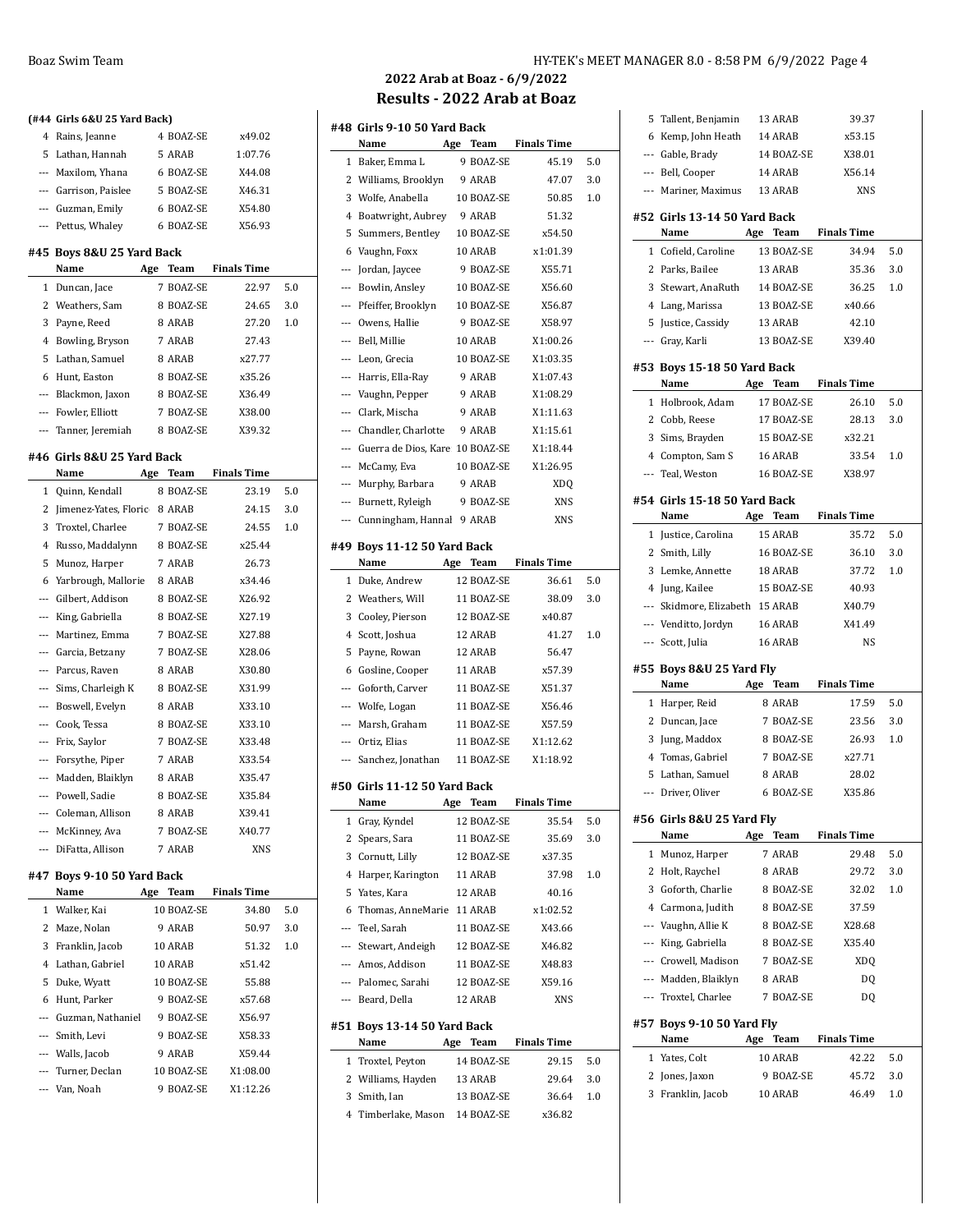|              | (#57 Boys 9-10 50 Yard Fly)     |     |            |                      |     |
|--------------|---------------------------------|-----|------------|----------------------|-----|
|              | 4 Spears, Rowan                 |     | 10 BOAZ-SE | 46.53                |     |
|              | 5 Garcia, Johan                 |     | 10 BOAZ-SE | x52.83               |     |
|              | #58 Girls 9-10 50 Yard Fly      |     |            |                      |     |
|              | Name                            |     |            | Age Team Finals Time |     |
|              | 1 Lang, Cora                    |     | 9 BOAZ-SE  | 43.94                | 5.0 |
|              | 2 Payne, Raven                  |     | 10 ARAB    | 54.11                | 3.0 |
|              | 3 Baker, Emma L                 |     | 9 BOAZ-SE  | 59.64                | 1.0 |
|              | 4 Boatwright, Aubrey            |     | 9 ARAB     | 1:02.76              |     |
|              | 5 Bell, Millie                  |     | 10 ARAB    | x1:02.98             |     |
|              | 6 Wolfe, Anabella               |     | 10 BOAZ-SE | x1:03.63             |     |
|              | --- Chandler, Charlotte         |     | 9 ARAB     | <b>XDQ</b>           |     |
|              | --- Burnett, Ryleigh            |     | 9 BOAZ-SE  | XNS                  |     |
|              |                                 |     |            |                      |     |
|              | #59 Boys 11-12 50 Yard Fly      |     |            |                      |     |
|              | Name                            |     |            | Age Team Finals Time |     |
|              | 1 Duke, Andrew                  |     | 12 BOAZ-SE | 35.58                | 5.0 |
|              | 2 Franklin, Brody               |     | 12 ARAB    | 37.65                | 3.0 |
|              | 3 Cooley, Pierson               |     | 12 BOAZ-SE | 40.64                | 1.0 |
|              | 4 Scott, Joshua                 |     | 12 ARAB    | 51.46                |     |
|              | --- Baker, Brayden              |     | 11 BOAZ-SE | X52.39               |     |
|              | --- Gordon, Kaleb               |     | 12 BOAZ-SE | D <sub>O</sub>       |     |
|              | #60 Girls 11-12 50 Yard Fly     |     |            |                      |     |
|              | Name $\qquad \qquad$            |     |            | Age Team Finals Time |     |
|              | 1 Lang, Aubrey                  |     | 12 BOAZ-SE | 33.25                | 5.0 |
|              | 2 Smith, Leigh E                |     | 11 BOAZ-SE | 37.95                | 3.0 |
|              | 3 Perez, Daniela                |     | 11 BOAZ-SE | x45.28               |     |
|              | --- Stewart, Andeigh 12 BOAZ-SE |     |            | X45.11               |     |
|              | #61 Boys 13-14 50 Yard Fly      |     |            |                      |     |
|              | Name Age Team Finals Time       |     |            |                      |     |
|              | 1 Giddens, Jonathan 13 BOAZ-SE  |     |            | 27.75                | 5.0 |
|              | 2 Williams, Hayden              |     | 13 ARAB    | 30.70                | 3.0 |
|              | 3 McInerney, Brady 13 BOAZ-SE   |     |            | 33.02                | 1.0 |
|              | 4 Smith, Ian                    |     | 13 BOAZ-SE | x37.88               |     |
|              | 5 Kemp, John Heath 14 ARAB      |     |            | 54.22                |     |
|              |                                 |     |            |                      |     |
|              | #62 Girls 13-14 50 Yard Fly     |     |            |                      |     |
|              | Name                            |     |            | Age Team Finals Time |     |
| 1            | Cofield, Caroline               |     | 13 BOAZ-SE | 32.79                | 5.0 |
|              | 2 Parks, Bailee                 |     | 13 ARAB    | 33.37                | 3.0 |
| 3            | Garrison, Emma                  |     | 13 ARAB    | 35.57                | 1.0 |
|              | 4 Jung, Layla                   |     | 13 BOAZ-SE | 37.30                |     |
|              | 5 Lang, Marissa                 |     | 13 BOAZ-SE | x45.18               |     |
|              | #63 Boys 15-18 50 Yard Fly      |     |            |                      |     |
|              | Name                            | Age | Team       | <b>Finals Time</b>   |     |
| 1            | Holbrook, Adam                  |     | 17 BOAZ-SE | 23.88                | 5.0 |
|              | 2 Whitmire, Jack                |     | 17 BOAZ-SE | 25.07                | 3.0 |
|              | 3 Sibaja, Brian                 |     | 16 BOAZ-SE | x26.73               |     |
|              | 4 Franklin, Colby               |     | 16 ARAB    | 27.47                | 1.0 |
|              | 5 Compton, Sam S                |     | 16 ARAB    | 28.95                |     |
|              | 6 Johanson, Scott               |     | 18 ARAB    | x35.25               |     |
|              | #64 Girls 15-18 50 Yard Fly     |     |            |                      |     |
|              | Name                            | Age | Team       | <b>Finals Time</b>   |     |
| $\mathbf{1}$ | Creel, Minda                    |     | 15 BOAZ-SE | 28.90                | 5.0 |

### **2022 Arab at Boaz - 6/9/2022 Results - 2022 Arab at Boaz**

| 2 Justice, Carolina                     |     | 15 ARAB    | 33.82                | 3.0     |
|-----------------------------------------|-----|------------|----------------------|---------|
| 3 Lemke, Annette                        |     | 18 ARAB    | 33.93                | 1.0     |
|                                         |     |            | 44.94                |         |
| 4 Jung, Kailee                          |     | 15 BOAZ-SE |                      |         |
| --- Scott, Julia                        |     | 16 ARAB    | NS                   |         |
| #65 Boys 8&U 50 Yard Free               |     |            |                      |         |
| Name                                    | Age | Team       | <b>Finals Time</b>   |         |
| 1 Payne, Reed                           |     | 8 ARAB     | 43.71                | 5.0     |
| 2 Duncan, Jace                          |     | 7 BOAZ-SE  | 44.03                | 3.0     |
| 3 Tomas, Gabriel                        |     | 7 BOAZ-SE  | 49.60                | 1.0     |
| 4 Rains, Tripp                          |     | 6 BOAZ-SE  | x1:04.36             |         |
|                                         |     |            |                      |         |
| #66 Girls 8&U 50 Yard Free              |     |            |                      |         |
| Name                                    | Age | Team       | <b>Finals Time</b>   |         |
| 1 Jimenez-Yates, Floric 8 ARAB          |     |            | 43.73                | 5.0     |
| 2 Russo, Maddalynn                      |     | 8 BOAZ-SE  | 48.72                | 3.0     |
| 3 Vaughn, Allie K                       |     | 8 BOAZ-SE  | 52.30                | 1.0     |
| 4 Munoz, Harper                         |     | 7 ARAB     | 56.03                |         |
| 5 Hays, Bryla                           |     | 7 BOAZ-SE  | x58.67               |         |
| 6 Casey, Kennedy                        |     | 8 ARAB     | x59.88               |         |
| --- Goforth, Charlie                    |     | 8 BOAZ-SE  | X51.13               |         |
| --- Gilbert, Addison                    |     | 8 BOAZ-SE  | X53.91               |         |
| --- Payne, Remi                         |     | 6 ARAB     | X1:04.50             |         |
| --- Sims, Charleigh K                   |     | 8 BOAZ-SE  | X1:06.16             |         |
| --- Frix, Saylor                        |     | 7 BOAZ-SE  | X1:08.03             |         |
| --- Cook, Tessa                         |     | 8 BOAZ-SE  | X1:19.73             |         |
| --- Yarbrough, Mallorie                 |     | 8 ARAB     | X1:20.25             |         |
| --- Coleman, Allison                    |     | 8 ARAB     | X1:25.32             |         |
| --- Forsythe, Piper                     |     | 7 ARAB     | X1:27.17             |         |
| --- Powell, Sadie                       |     | 8 BOAZ-SE  | X1:28.90             |         |
| --- McKinney, Ava                       |     | 7 BOAZ-SE  | X1:30.35             |         |
|                                         |     |            |                      |         |
|                                         |     |            |                      |         |
| --- Boswell, Evelyn                     |     | 8 ARAB     | X1:32.69             |         |
| --- DiFatta, Allison                    |     | 7 ARAB     | <b>XNS</b>           |         |
| #67 Boys 9-10 100 Yard Free             |     |            |                      |         |
| Name                                    | Age | Team       | <b>Finals Time</b>   |         |
| 1 Walker, Kai                           |     | 10 BOAZ-SE | 1:08.47              | 5.0     |
| 32.46                                   |     | 36.01      |                      |         |
| 2 Garcia, Johan                         |     | 10 BOAZ-SE | 1:38.33              | 3.0     |
| 48.09                                   |     | 50.24      |                      |         |
| 3 Lathan, Gabriel                       |     | 10 ARAB    | 1:40.52              | $1.0\,$ |
| 47.05                                   |     | 53.47      |                      |         |
| 4 Watts, Samuel                         |     | 9 ARAB     | 1:43.66              |         |
| 47.28                                   |     | 56.38      |                      |         |
| 5 Smith, Levi                           |     |            | 9 BOAZ-SE x1:50.00   |         |
| 50.21                                   |     | 59.79      |                      |         |
| 6 Walls, Jacob                          |     |            | 9 ARAB x1:58.89      |         |
|                                         |     |            |                      |         |
| 54.35 1:04.54                           |     | 9 ARAB     |                      |         |
| --- Maze, Nolan<br>50.09                |     | 54.81      | X1:44.90             |         |
|                                         |     |            |                      |         |
| #68 Girls 9-10 100 Yard Free            |     |            |                      |         |
| Name                                    |     |            | Age Team Finals Time |         |
| 1 Lang, Cora                            |     |            | 9 BOAZ-SE 1:25.60    | 5.0     |
| 40.96                                   |     | 44.64      |                      |         |
| 2 Giddens, Emma 10 BOAZ-SE 1:32.62 3.0  |     |            |                      |         |
| 43.67                                   |     | 48.95      |                      |         |
| 3 Williams, Brooklyn 9 ARAB 1:33.23 1.0 |     |            |                      |         |
| 43.37 49.86                             |     |            |                      |         |

|   | 4 Harris, Elizabeth                          | 9 ARAB               | 1:35.70            |     |
|---|----------------------------------------------|----------------------|--------------------|-----|
|   | 48.16                                        | 47.54                |                    |     |
|   | 5 Payne, Raven                               | 10 ARAB              | x1:42.18           |     |
|   | 6 Leon, Grecia                               | 10 BOAZ-SE           | x1:42.60           |     |
|   | 48.27                                        | 54.33                |                    |     |
|   | --- Vaughn, Addison 10 BOAZ-SE               |                      | NS                 |     |
|   | #69 Boys 11-12 100 Yard Free                 |                      |                    |     |
|   | Name                                         | Age Team Finals Time |                    |     |
|   | 1 Johnston, Griffin                          | 11 BOAZ-SE           | 1:03.60            | 5.0 |
|   | 30.10                                        | 33.50                |                    |     |
|   | 2 Bowling, Bentley D 11 ARAB                 |                      | 1:05.36            | 3.0 |
|   | 31.20                                        | 34.16                |                    |     |
|   | 3 Weathers, Will                             | 11 BOAZ-SE           | 1:11.88            | 1.0 |
|   | 33.42                                        | 38.46                |                    |     |
|   | 4 Watts, William                             | 12 ARAB              | 1:15.29            |     |
|   | 37.01                                        | 38.28                |                    |     |
| 5 | Baker, Brayden                               | 11 BOAZ-SE           | x1:30.55           |     |
|   | 40.95                                        | 49.60                |                    |     |
|   | --- Goforth. Carver 11 BOAZ-SE               |                      | X1:39.46           |     |
|   | 47.77                                        | 51.69                |                    |     |
|   | --- Guzman, Israel 11 BOAZ-SE                |                      | X1:39.71           |     |
|   | 46.11                                        | 53.60                |                    |     |
|   |                                              | 11 BOAZ-SE X1:41.71  |                    |     |
|   | --- Wolfe, Logan                             |                      |                    |     |
|   | 49.74                                        | 51.97                |                    |     |
|   | --- Gosline, Cooper 11 ARAB                  |                      | NS                 |     |
|   | #70 Girls 11-12 100 Yard Free                |                      |                    |     |
|   | Name                                         | Age Team Finals Time |                    |     |
|   | 1 Walker, Karsyn                             | 12 BOAZ-SE           | 1:01.71            | 5.0 |
|   | 29.58                                        | 32.13                |                    |     |
|   | 2 Yates, Kara                                | 12 ARAB              | 1:09.16            | 3.0 |
|   | 31.53                                        | 37.63                |                    |     |
|   | 3 Lang, Aubrey                               | 12 BOAZ-SE           | 1:09.28            | 1.0 |
|   | 32.02                                        | 37.26                |                    |     |
|   | 4 Spears, Sara                               | 11 BOAZ-SE           | x1:12.95           |     |
|   | 34.69                                        | 38.26                |                    |     |
|   | --- Hays, Bella                              | 11 BOAZ-SE           | X1:14.03           |     |
|   | 35.26                                        | 38.77                |                    |     |
|   | --- Stewart, Andeigh                         | 12 BOAZ-SE           | X1:33.16           |     |
|   | 43.22                                        | 49.94                |                    |     |
|   | --- Teel, Sarah                              | 11 BOAZ-SE           | X1:37.97           |     |
|   | 46.83                                        | 51.14                |                    |     |
|   | --- Amos, Addison 11 BOAZ-SE                 |                      | X1:39.15           |     |
|   | 45.84                                        | 53.31                |                    |     |
|   | --- Martinez, Abby 11 BOAZ-SE                |                      | X1:41.38           |     |
|   | 47.24                                        | 54.14                |                    |     |
|   | --- Allen-Parker, Makayl 11 BOAZ-SE X1:49.73 |                      |                    |     |
|   | 53.21                                        | 56.52                |                    |     |
|   |                                              |                      |                    |     |
|   | #71 Boys 13-14 100 Yard Free<br>Name         | Age Team             | <b>Finals Time</b> |     |
|   |                                              | 13 BOAZ-SE           |                    |     |
|   | 1 Giddens, Jonathan                          |                      | 55.23              | 5.0 |
|   | 26.23                                        | 29.00                |                    |     |
|   | 2 Troxtel, Peyton 14 BOAZ-SE                 |                      | 57.08              | 3.0 |
|   | 27.60<br>3 Lemke, Wilson 14 ARAB             | 29.48                | 58.08              | 1.0 |
|   |                                              |                      |                    |     |

27.56 30.52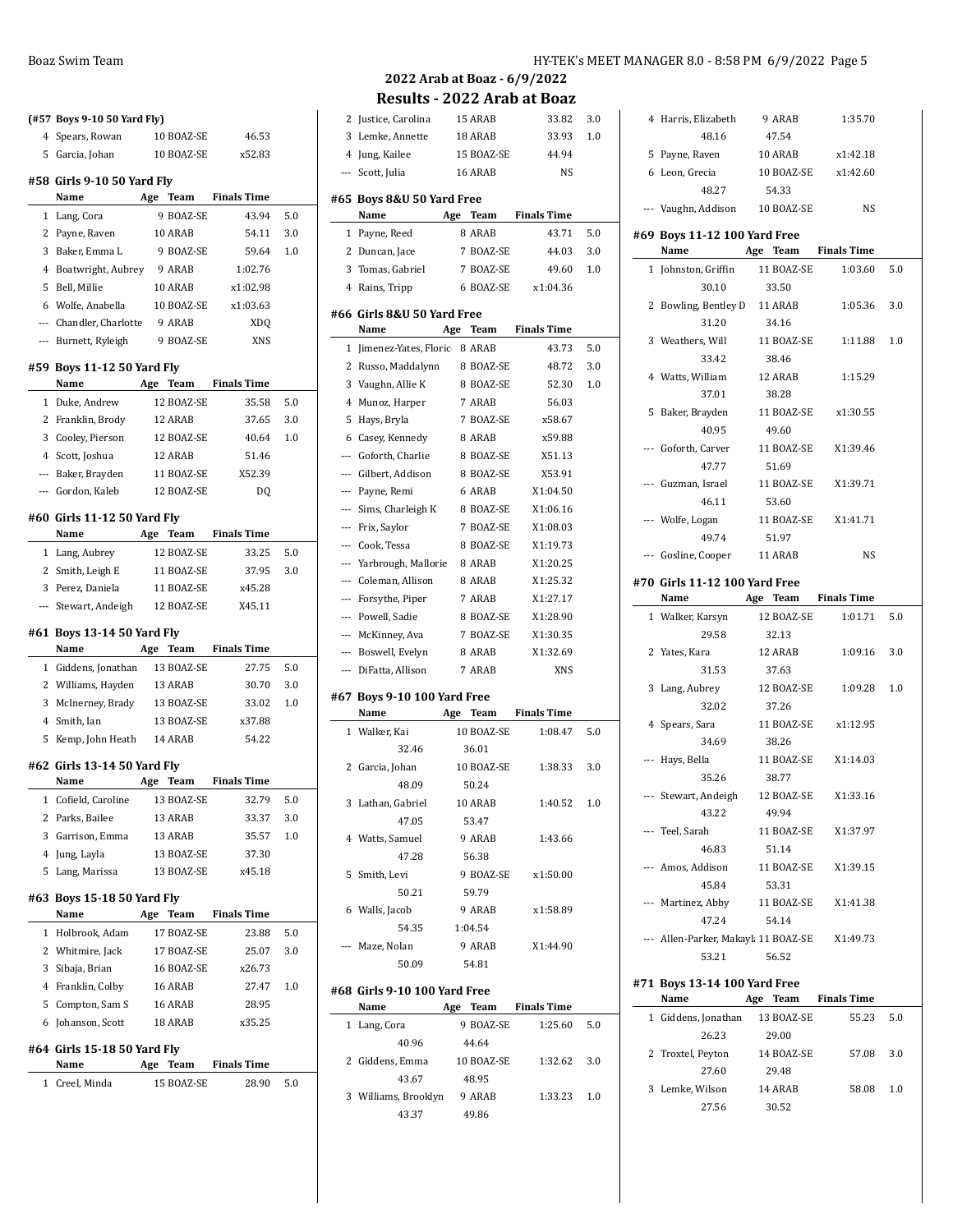|                | (#71 Boys 13-14 100 Yard Free)             |                      |                     |     |  |  |  |  |
|----------------|--------------------------------------------|----------------------|---------------------|-----|--|--|--|--|
|                | 4 Baker, Landan                            |                      | 13 BOAZ-SE x1:06.97 |     |  |  |  |  |
|                | 32.26                                      | 34.71                |                     |     |  |  |  |  |
|                | 5 Tallent, Benjamin 13 ARAB                |                      | 1:07.97             |     |  |  |  |  |
|                | 32.30                                      | 35.67                |                     |     |  |  |  |  |
|                |                                            |                      |                     |     |  |  |  |  |
|                | #72 Girls 13-14 100 Yard Free<br>Name      | Age Team Finals Time |                     |     |  |  |  |  |
|                |                                            |                      | 1:06.08             | 5.0 |  |  |  |  |
|                | 1 Shumate, Anderly<br>31.69                | 13 ARAB<br>34.39     |                     |     |  |  |  |  |
|                | 2 Yates, Kylie                             | 14 ARAB              |                     |     |  |  |  |  |
|                | 33.78                                      | 38.99                | 1:12.77             | 3.0 |  |  |  |  |
|                |                                            | 13 ARAB              |                     |     |  |  |  |  |
|                | 3 Justice, Cassidy                         |                      | x1:14.11            |     |  |  |  |  |
|                | 34.35                                      | 39.76                |                     |     |  |  |  |  |
|                | 4 Gray, Karli                              | 13 BOAZ-SE           | 1:15.93             | 1.0 |  |  |  |  |
|                | 35.79                                      | 40.14                |                     |     |  |  |  |  |
|                | 5 Brown, Jaylee                            | 13 BOAZ-SE           | 1:20.51             |     |  |  |  |  |
|                | 37.94                                      | 42.57                |                     |     |  |  |  |  |
|                | 6 Sibaja, Mitzi                            | 13 BOAZ-SE x1:29.33  |                     |     |  |  |  |  |
|                | 42.37                                      | 46.96                |                     |     |  |  |  |  |
|                | #73 Boys 15-18 100 Yard Free               |                      |                     |     |  |  |  |  |
|                | <b>Name</b>                                | Age Team Finals Time |                     |     |  |  |  |  |
|                | 1 Cobb, Reese                              | 17 BOAZ-SE           | 52.54               | 5.0 |  |  |  |  |
|                | 25.34                                      | 27.20                |                     |     |  |  |  |  |
|                | 2 Whitmire, Jack                           | 17 BOAZ-SE           | 52.70               | 3.0 |  |  |  |  |
|                | 25.09                                      | 27.61                |                     |     |  |  |  |  |
|                | 3 Burlison, Jude                           | 16 BOAZ-SE           | x55.52              |     |  |  |  |  |
|                | 26.02                                      | 29.50                |                     |     |  |  |  |  |
|                | 4 Sibaja, Brian                            | 16 BOAZ-SE           | x56.79              |     |  |  |  |  |
|                | 27.23                                      | 29.56                |                     |     |  |  |  |  |
|                | --- Teal, Weston                           | 16 BOAZ-SE           | X1:09.53            |     |  |  |  |  |
|                | 33.34                                      | 36.19                |                     |     |  |  |  |  |
|                | --- Gray, Joel                             | 15 BOAZ-SE           | X1:10.72            |     |  |  |  |  |
|                | 32.66                                      | 38.06                |                     |     |  |  |  |  |
|                |                                            |                      |                     |     |  |  |  |  |
|                | #74 Girls 15-18 100 Yard Free              |                      |                     |     |  |  |  |  |
|                | Name                                       | Age Team Finals Time |                     |     |  |  |  |  |
|                | 1 Pittenger, SaraGrace 16 ARAB             |                      | 1:06.61             | 5.0 |  |  |  |  |
|                | 31.02                                      | 35.59                |                     |     |  |  |  |  |
| 2              | O'Bryant, Chloe                            | 15 BOAZ-SE           | 1:12.17             | 3.0 |  |  |  |  |
|                | 34.91                                      | 37.26                |                     |     |  |  |  |  |
|                | 3 Jung, Kailee                             | 15 BOAZ-SE           | 1:25.37             | 1.0 |  |  |  |  |
|                | 40.25                                      | 45.12                |                     |     |  |  |  |  |
|                | #75 Boys 6&U 100 Yard Free Relay           |                      |                     |     |  |  |  |  |
|                | Team                                       | Relay                | <b>Finals Time</b>  |     |  |  |  |  |
|                | 1 BOAZ-SE                                  | A                    | 2:13.06             | 7.0 |  |  |  |  |
|                | 1:20.33                                    | 52.73                |                     |     |  |  |  |  |
|                |                                            |                      |                     |     |  |  |  |  |
|                | #76  Girls 6&U 100 Yard Free Relay<br>Team | Relay                | <b>Finals Time</b>  |     |  |  |  |  |
| $\overline{a}$ | BOAZ-SE                                    | A                    |                     |     |  |  |  |  |
|                | 1:21.68                                    | 1:15.77              | DQ                  |     |  |  |  |  |
|                |                                            |                      |                     |     |  |  |  |  |
|                |                                            |                      |                     |     |  |  |  |  |

**#82 Girls 11-12 200 Yard Free Relay**

**#83 Boys 13-14 200 Yard Free Relay**

**Team Relay Finals Time** 1 BOAZ-SE A 1:59.38 7.0

2 BOAZ-SE B x2:15.82

3 BOAZ-SE C x2:54.61

**Team Relay Finals Time** 1 BOAZ-SE A 1:49.48 7.0

2 ARAB A 2:09.87

29.72 31.16 33.44 25.06

36.69 33.46 33.76 31.91

41.75 43.59 48.40 40.87

25.74 29.52 28.93 25.29

## **2022 Arab at Boaz - 6/9/2022 Results - 2022 Arab at Boaz**

|              | #77 Boys 8&U 100 Yard Free Relay           |              |                    |                |  |  |  |  |
|--------------|--------------------------------------------|--------------|--------------------|----------------|--|--|--|--|
|              | <b>Team</b>                                | Relay        | <b>Finals Time</b> |                |  |  |  |  |
|              | 1 ARAB                                     | Α            | 1:16.64            | 7.0            |  |  |  |  |
|              | 41.64                                      | 35.00        |                    |                |  |  |  |  |
|              | 2 BOAZ-SE                                  | A            | 1:20.31            |                |  |  |  |  |
|              | 44.20                                      | 36.11        |                    |                |  |  |  |  |
|              | 3 BOAZ-SE                                  | B            | x2.09.86           |                |  |  |  |  |
|              | 1:08.05                                    | 1:01.81      |                    |                |  |  |  |  |
|              | #78 Girls 8&U 100 Yard Free Relay          |              |                    |                |  |  |  |  |
|              | <b>Team</b>                                |              | Relay Finals Time  |                |  |  |  |  |
|              | 1 BOAZ-SE                                  | A            | 1:30.77            | 7.0            |  |  |  |  |
|              | 49.29                                      | 41.48        |                    |                |  |  |  |  |
|              | 2 ARAB                                     | A            | 1:31.19            |                |  |  |  |  |
|              | 50.28                                      | 40.91        |                    |                |  |  |  |  |
|              | 3 BOAZ-SE                                  | B            | x1:41.27           |                |  |  |  |  |
|              | 50.92                                      | 50.35        |                    |                |  |  |  |  |
|              | 4 BOAZ-SE                                  | C            | x1:45.13           |                |  |  |  |  |
|              | 48.77                                      | 56.36        |                    |                |  |  |  |  |
|              | 5 ARAB                                     | B            | x2:02.34           |                |  |  |  |  |
|              | 1:00.18                                    | 1:02.16      |                    |                |  |  |  |  |
|              |                                            |              |                    |                |  |  |  |  |
|              | 6 BOAZ-SE                                  | D            | x2:07.19           |                |  |  |  |  |
|              | 1:01.96                                    | 1:05.23      |                    |                |  |  |  |  |
|              | --- ARAB                                   | C            | <b>NS</b>          |                |  |  |  |  |
|              | #79 Boys 9-10 200 Yard Free Relay          |              |                    |                |  |  |  |  |
|              | Team                                       |              | Relay Finals Time  |                |  |  |  |  |
|              | 1 BOAZ-SE                                  | A            | 2:29.28            | 7.0            |  |  |  |  |
|              | 39.21                                      | 40.22        | 38.57              | 31.28          |  |  |  |  |
|              | 2 ARAB                                     | A            | 2:42.87            |                |  |  |  |  |
|              | 38.20                                      | 55.13        | 34.12              | 35.42          |  |  |  |  |
|              | 3 BOAZ-SE                                  | $\mathbf{B}$ | x3:00.81           |                |  |  |  |  |
|              | 48.76                                      | 38.78        | 48.45              | 44.82          |  |  |  |  |
|              | #80 Girls 9-10 200 Yard Free Relay         |              |                    |                |  |  |  |  |
|              | Team                                       | <b>Relay</b> | <b>Finals Time</b> |                |  |  |  |  |
| $\mathbf{1}$ | BOAZ-SE                                    | A            | 2:44.16            | 7.0            |  |  |  |  |
|              | 38.66                                      | 48.37        | 39.91              | 37.22          |  |  |  |  |
|              |                                            |              |                    |                |  |  |  |  |
|              |                                            |              |                    |                |  |  |  |  |
|              | 2 ARAB                                     | A            | 2:59.36            |                |  |  |  |  |
|              | 46.54                                      | 49.62        | 43.38              | 39.82          |  |  |  |  |
|              | 3 BOAZ-SE                                  | $\mathbf{B}$ | x3:26.30           |                |  |  |  |  |
|              | 1:00.76                                    | 42.29        | 53.10              | 50.15          |  |  |  |  |
| 4            | BOAZ-SE                                    | С            | x3:26.60           |                |  |  |  |  |
|              | 1:02.36                                    | 43.37        | 43.23              | 57.64          |  |  |  |  |
|              | 5 ARAB                                     | B            | x3:41.72           |                |  |  |  |  |
|              | 52.68                                      | 1:09.96      | 39.30              |                |  |  |  |  |
|              |                                            |              |                    |                |  |  |  |  |
|              | #81 Boys 11-12 200 Yard Free Relay<br>Team | Relay        | <b>Finals Time</b> |                |  |  |  |  |
|              |                                            |              |                    |                |  |  |  |  |
|              | 1 BOAZ-SE                                  | A            | 2:07.76            | 7.0            |  |  |  |  |
|              | 32.32<br>2 ARAB                            | 32.86<br>A   | 33.41<br>2:10.64   | 59.78<br>29.17 |  |  |  |  |

31.09 34.43 35.17 29.95

45.98 1:09.61 52.57 44.49

40.52 47.09 44.49 36.65

3 BOAZ-SE C x3:32.65

--- BOAZ-SE B DQ

|   |                       | 26.04                       | 31.70                               | 33.67                                    | 38.46 |
|---|-----------------------|-----------------------------|-------------------------------------|------------------------------------------|-------|
|   |                       |                             | #84 Girls 13-14 200 Yard Free Relay |                                          |       |
|   | Team                  |                             | Relay                               | <b>Finals Time</b>                       |       |
| 1 | ARAB                  |                             | A                                   | 2:05.56                                  | 7.0   |
|   |                       | 30.71                       | 33.93                               | 36.25                                    | 24.67 |
|   | 2 BOAZ-SE             |                             | $\overline{A}$                      | 2:08.73                                  |       |
|   |                       | 31.82                       | 32.76                               | 33.63                                    | 30.52 |
|   | 3 ARAB                |                             | B                                   | x2:25.42                                 |       |
|   |                       | 31.12                       | 32.41                               | 49.84                                    | 32.05 |
| 4 | BOAZ-SE               |                             | <sub>B</sub>                        | x2:32.80                                 |       |
|   |                       | 33.12                       | 38.54                               | 44.48                                    | 36.66 |
|   |                       |                             | #85 Boys 15-18 200 Yard Free Relay  |                                          |       |
|   | <b>Team</b>           |                             |                                     | <b>Finals Time</b>                       |       |
|   | 1 BOAZ-SE             |                             | A                                   | 1:35.86                                  | 7.0   |
|   |                       | 24.73                       | 24.01                               | 24.32                                    | 22.80 |
|   | 2 ARAB                |                             | A                                   | 1:48.83                                  |       |
|   |                       | 26.01                       | 25.74                               | 27.18                                    | 29.90 |
| 3 | BOAZ-SE               |                             | $\mathbf{B}$                        | x1:49.56                                 |       |
|   |                       | 27.75                       | 30.94                               | 26.21                                    | 24.66 |
|   | 4 BOAZ-SE             |                             | $\mathsf{C}$                        | x2:01.26                                 |       |
|   |                       | 30.19                       | 29.93                               | 31.36                                    | 29.78 |
|   |                       |                             | #86 Girls 15-18 200 Yard Free Relay |                                          |       |
|   | Team                  |                             |                                     | Relay Finals Time                        |       |
|   | 1 ARAB                |                             | $\overline{A}$                      | 2:03.94                                  | 7.0   |
|   |                       | 30.24                       | 31.22                               | 30.41                                    | 32.07 |
|   | 2 BOAZ-SE             |                             | A                                   | 2:07.39                                  |       |
|   |                       | 31.26                       | 31.46                               | 40.25                                    | 24.42 |
|   | --- ARAB              |                             | $\mathsf{R}$                        | <b>NS</b>                                |       |
|   |                       | <b>Combined Team Scores</b> |                                     |                                          |       |
|   |                       |                             |                                     | Combined Team Scores - Through Event 86  |       |
|   |                       | 1. Boaz Barracudas          |                                     |                                          | 458   |
|   |                       | 2. Arab Swim Team           |                                     |                                          | 263   |
|   | <b>Scores - Women</b> |                             |                                     |                                          |       |
|   |                       |                             |                                     | Women - Team Rankings - Through Event 86 |       |
|   |                       | 1. Boaz Barracudas          |                                     |                                          | 205   |
|   |                       | 2. Arab Swim Team           |                                     |                                          | 152   |